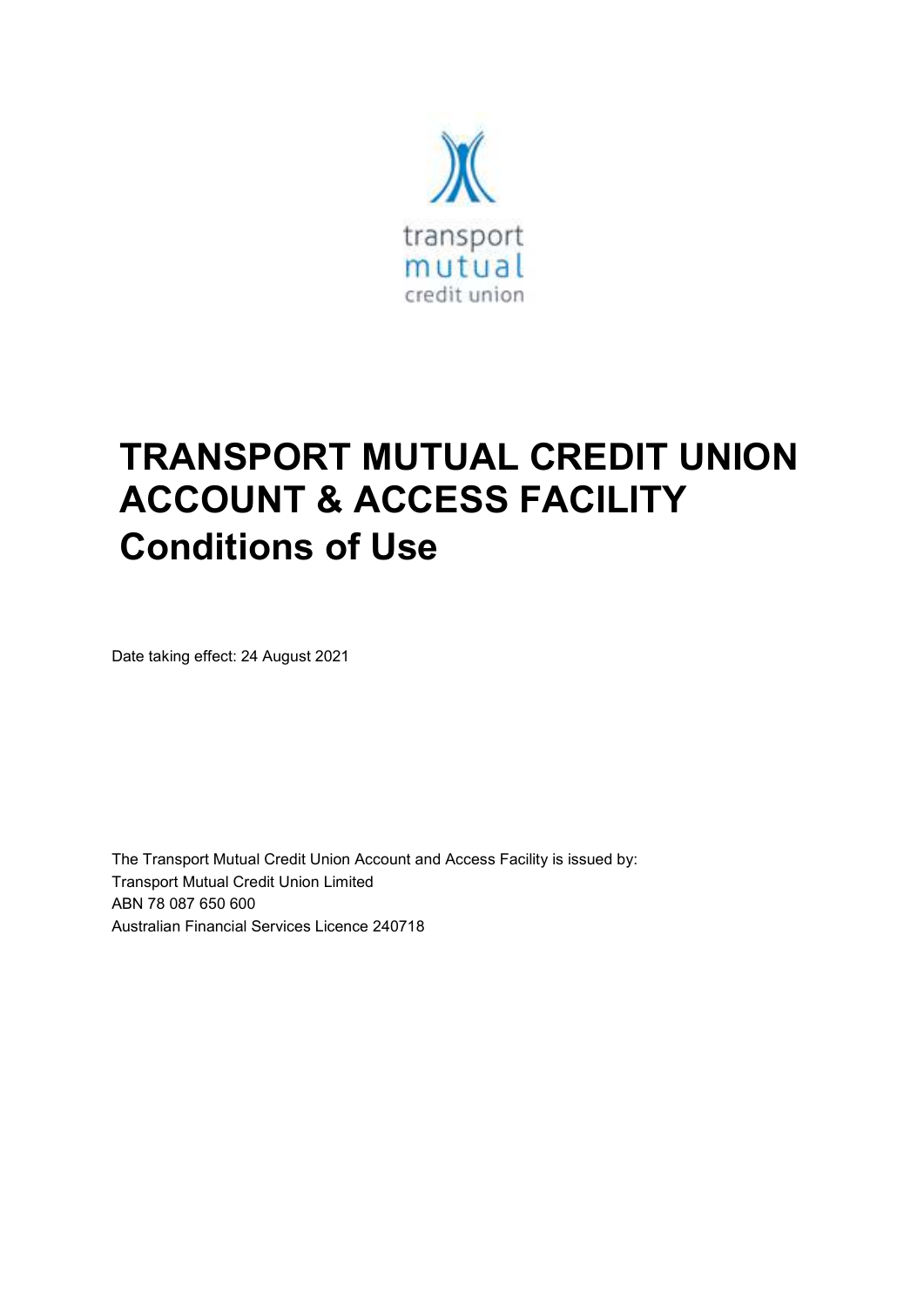## **HOW TO CONTACT US**

Visit us online at www.transportmutual.com.au or visit us at Ground Floor 410 Elizabeth Street Surry Hills NSW 2010. Alternative ways to contact us are as follows:

- $\mathbb{R}$  Phone us on (02) 8202 8555 or 1300 652 274 (NSW country or interstate)
- $\boxed{\equiv}$  Write to us at Ground Floor, 410 Elizabeth Street, Surry Hills NSW 2010
- $\mathsf{e} =$  Email us at members@transportmutual.com.au
	- 具 Fax us on (02) 8202 8566



**To report the loss, theft or unauthorised use of your Visa Card Access Card Loss or Theft in Australia** 

- **Call the Visa Card CARDHOLDER SUPPORT LINE on 1800 648 027, 24 hours a day, every day. Please also contact us to report the loss, theft.**
- **Access Card Loss or Theft while overseas for Visa Card only Call the Visa Card CARDHOLDER SUPPORT LINE on +61 2 8299 9101, 24 hours a day, every day. Also, please contact us before you travel overseas to advise countries you intend to visit.**
- **Access Card unauthorised use for Visa Card, call the Visa Card Fraud Department ("Vigil" Service) on 1300 705 750, 24 hours a day, every day. For Visa Card, if overseas, call +61 2 8299 9534. Please also contact us to report unauthorised use.**

**To report the loss of any other access facility, contact us as set out above in How to Contact Us.** 

#### **CUSTOMER OWNED BANKING CODE OF PRACTICE**

We warrant that we will comply with the Customer Owned Banking Code of Practice. Please see the section About the Customer Owned Banking Code of Practice at the end of these Conditions of Use for more detail.

#### **EPAYMENTS CODE**

We warrant that we will comply with the ePayments Code.

#### **PRIVACY**

We have a privacy information statement that sets out:

- our obligations regarding the confidentiality of your personal information; and
- how we manage your personal information.

We will give you the privacy information statement whenever we request personal information from you. It is always available on request and you can download it from our website at www.transportmutual.com.au

#### **HOW OUR CONDITIONS OF USE BECOME BINDING ON YOU**

#### **Please note that by opening an account or using an access facility you become bound by these conditions of use.**

#### **ACCESSING COPIES OF THE CONDITIONS OF USE**

Please keep these Conditions of Use in a safe place so you can refer to it when needed. Alternatively, you can view and download our current Conditions of Use from our website at www.transportmutual.com.au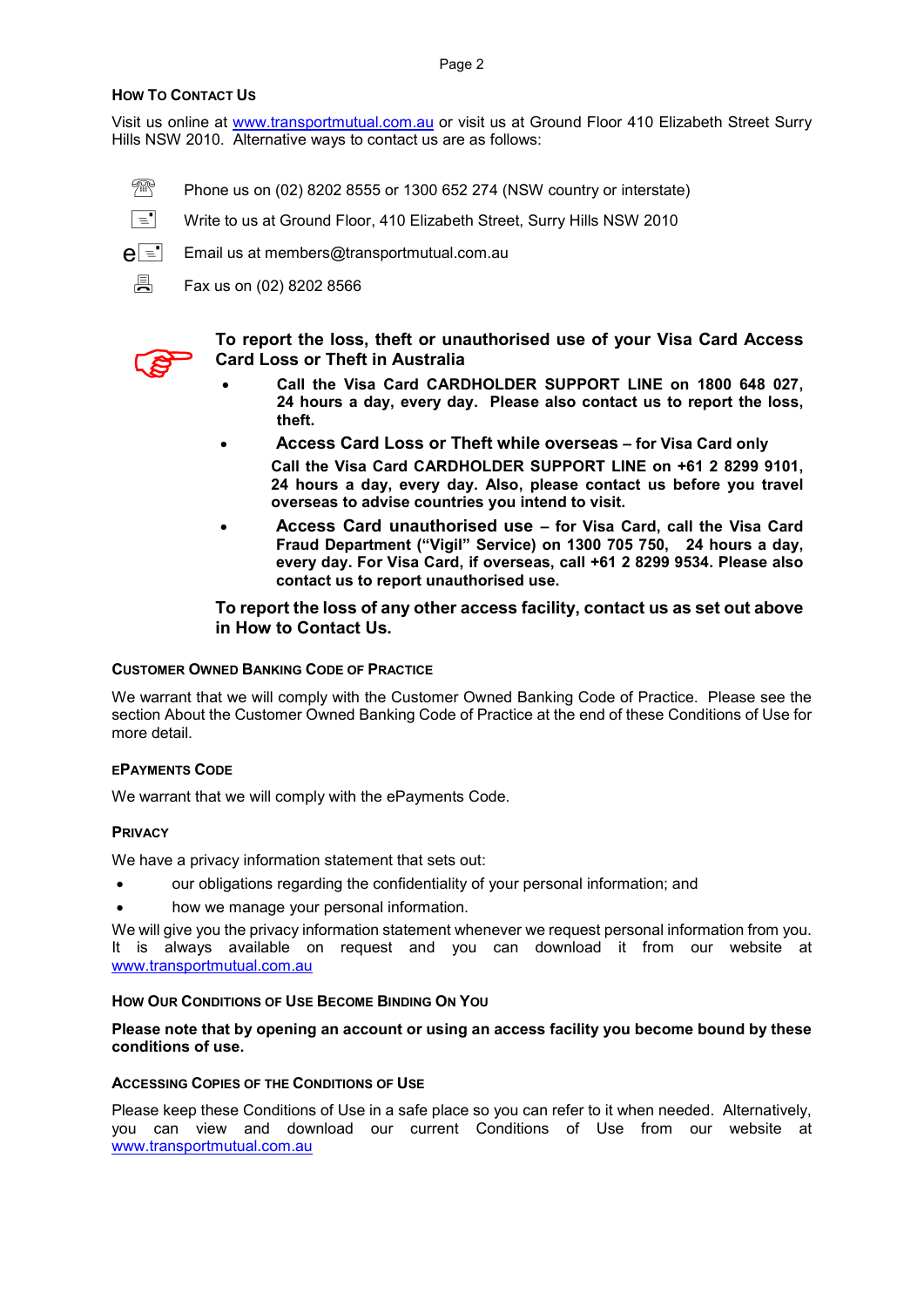#### **FINANCIAL CLAIMS SCHEME**

The Financial Claims Scheme (FCS) protects depositors through the provision of a guarantee on deposits (up to the cap) held in authorised deposit-taking institutions (ADIs) incorporated in Australia and allows quick access to their deposits if an ADI becomes insolvent.

The Credit Union is an ADI. Depositors with the Credit Union may be entitled to receive a payment from the FCS, subject to a limit per depositor. For further information about the FCS:

• visit the FCS website at www.fcs.gov.au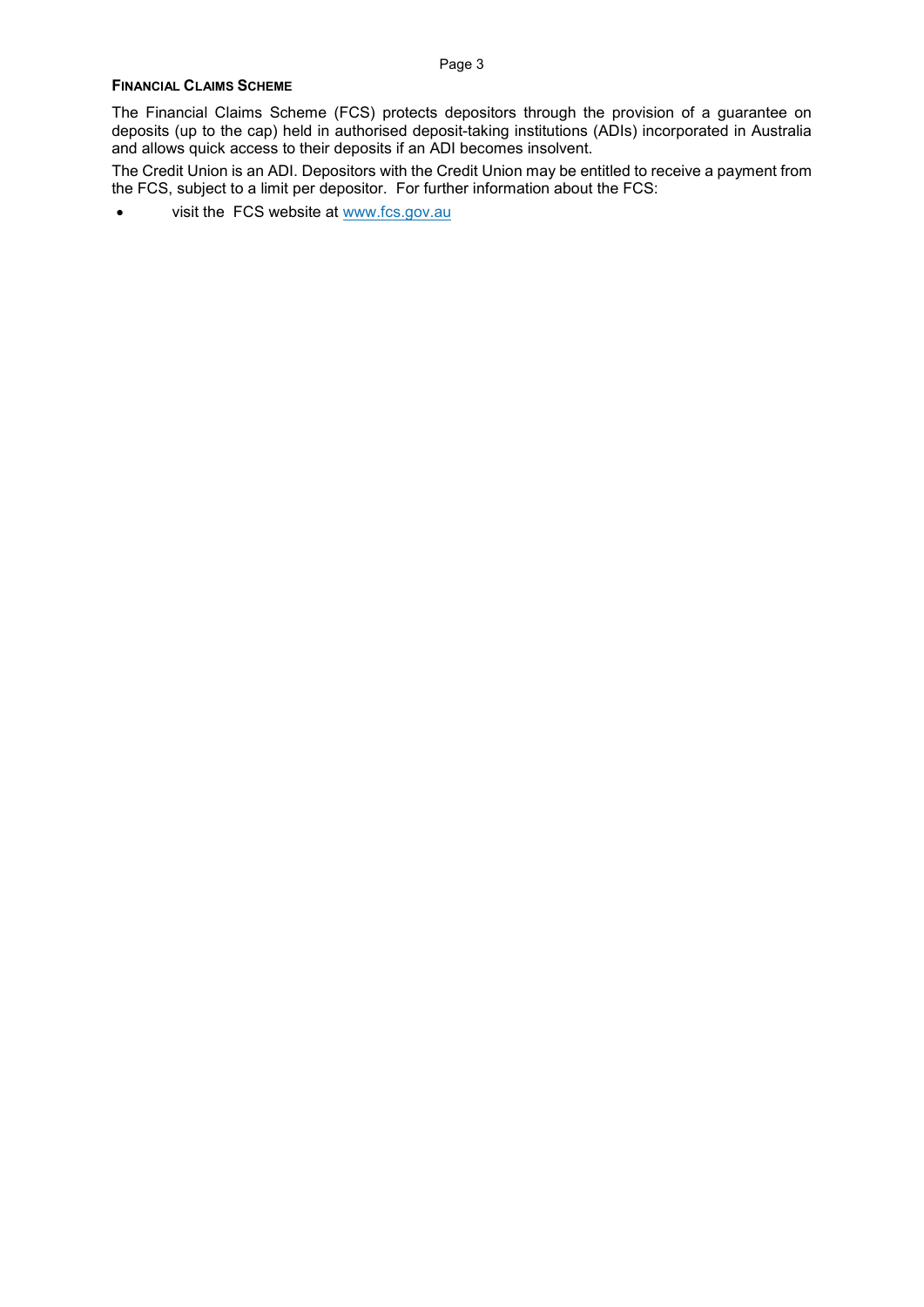## Page 4 TABLE OF CONTENTS

| PayPal     |                                                                 |  |  |  |
|------------|-----------------------------------------------------------------|--|--|--|
|            | ELECTRONIC ACCESS FACILITIES AND EPAYMENTS CONDITIONS OF USE 13 |  |  |  |
| Section 1. |                                                                 |  |  |  |
| Section 2. |                                                                 |  |  |  |
| Section 3. |                                                                 |  |  |  |
| Section 4. |                                                                 |  |  |  |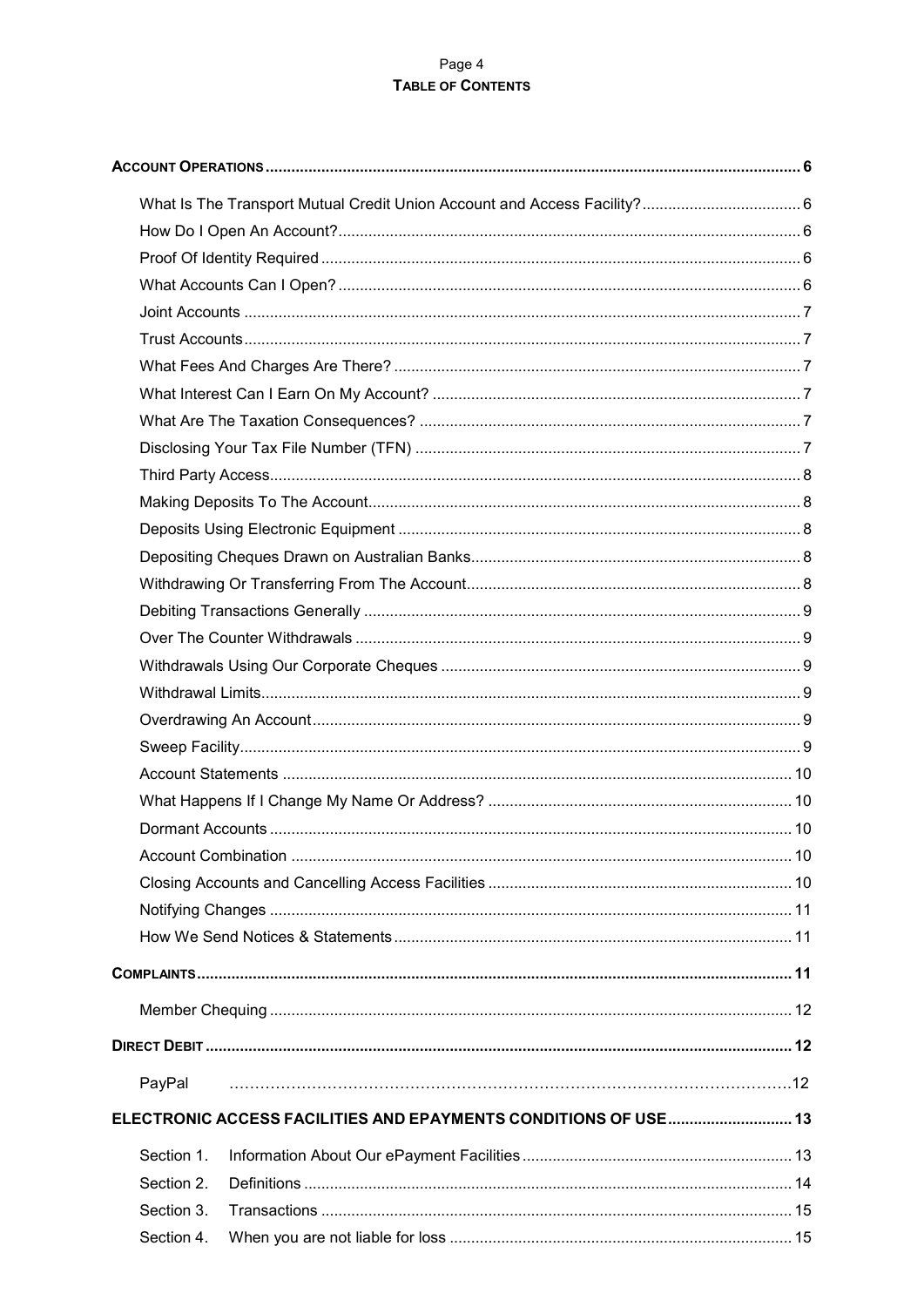|--|--|

| Section 5. |                                                                                               |  |
|------------|-----------------------------------------------------------------------------------------------|--|
| Section 6. |                                                                                               |  |
| Section 7. |                                                                                               |  |
| Section 8. |                                                                                               |  |
| Section 9. |                                                                                               |  |
|            |                                                                                               |  |
|            | Section 11. How to report loss, theft or unauthorised use of your access card or pass code 20 |  |
|            |                                                                                               |  |
|            |                                                                                               |  |
|            |                                                                                               |  |
|            |                                                                                               |  |
|            |                                                                                               |  |
|            |                                                                                               |  |
|            | Section 18. Cancellation of access card or of access to home banking service or BPAY  22      |  |
|            |                                                                                               |  |
|            |                                                                                               |  |
|            |                                                                                               |  |
|            |                                                                                               |  |
|            |                                                                                               |  |
|            |                                                                                               |  |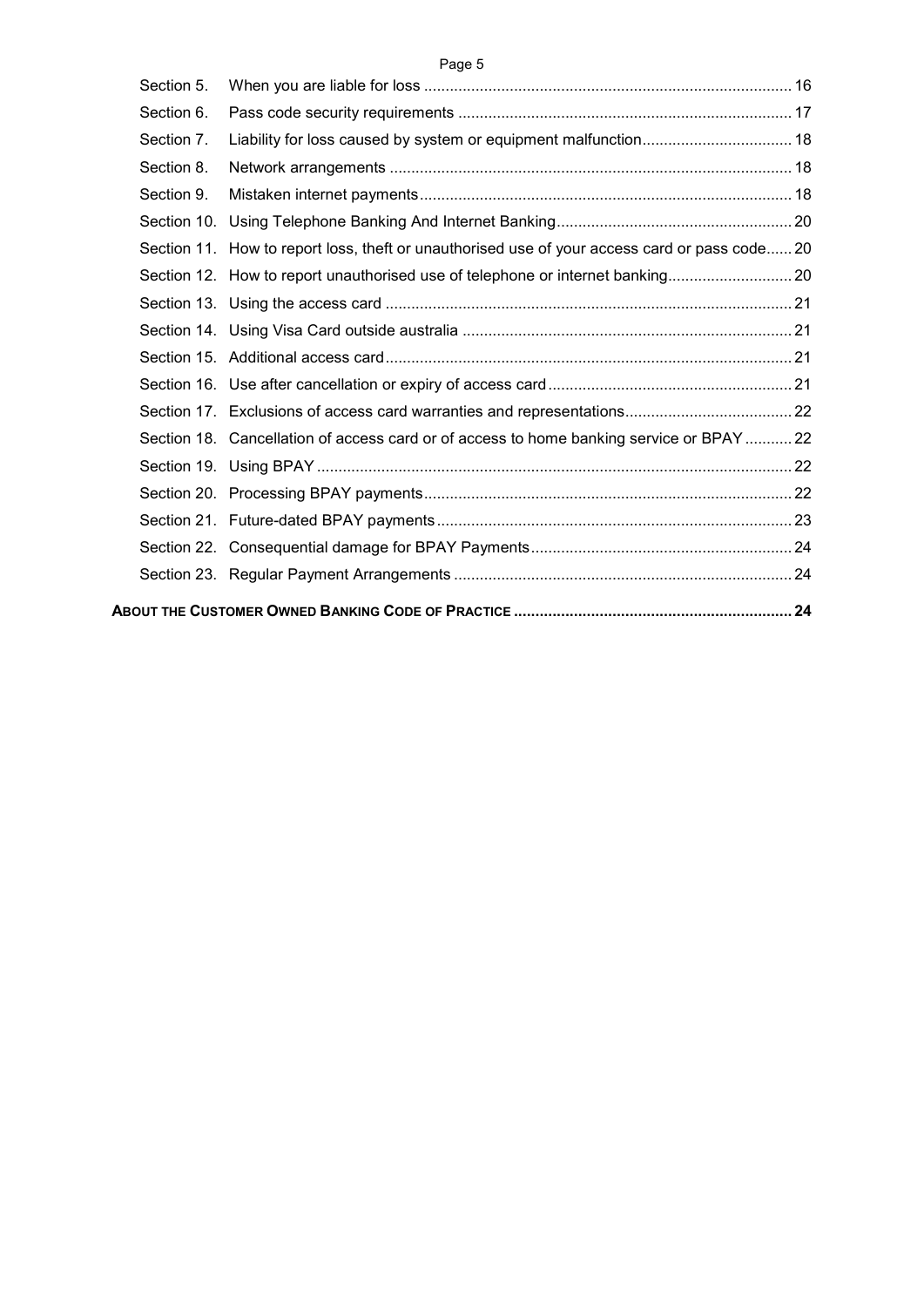## **WHAT IS THE TRANSPORT MUTUAL CREDIT UNION ACCOUNT AND ACCESS FACILITY?**

The Transport Mutual Credit Union Account and Access Facility is a facility that gives you transaction, savings and term deposit accounts as well as facilities for accessing these accounts:

- Visa Card
- member chequing
- BPAY® (registered to BPay Pty Ltd ABN 69 079 137 518)
- telephone and internet banking
- EFTPOS and ATM access
- Bank@Post access via any Australia Post outlet
- direct debit requests.

Please refer to the *Summary of Accounts & Availability of Access Facilities brochure* for available account types, the conditions applying to each account type and the access methods attaching to each account type.

## **HOW DO I OPEN AN ACCOUNT?**

## **By Becoming A Member**

You will need to become a member of the Credit Union before we can issue the Transport Mutual Credit Union Account and Access Facility to you. To become a member, you will need to:

- complete a membership application form; and
- subscribe for a member share in the Credit Union.

## **PROOF OF IDENTITY REQUIRED**

The law requires us to verify your identity when you open an account or the identity of any person you appoint as a signatory to your account.

In most cases you can prove your identity by showing us one of the following photo identity documents:

- a Photo card (NSW only)
- a State or Territory drivers licence or proof of age card
- an Australian current passport or one that has expired within the last 2 years;
- a photo drivers licence issued by a foreign government;
- a passport issued by a foreign government, the United Nations or a UN agency;
- a national ID card, with photo and signature, issued by a foreign government, the United Nations or a UN agency.

If you do not have photo ID please contact us to discuss what other forms of identification may be acceptable.

The law does not allow you to open an account using an alias without your also giving us all the other names that you are commonly known by.

If you want to appoint a signatory to your account, the signatory will also have to provide proof of identity, as above.

## **WHAT ACCOUNTS CAN I OPEN?**

When we issue you with the Transport Mutual Credit Union Account and Access Facility, you have access to the S4 Multi-Access Account. You can then activate other accounts as needed. But first check the *Summary of Accounts & Availability of Access Facilities brochure* for the different account types available, any special conditions for opening, and the features and benefits of each account type.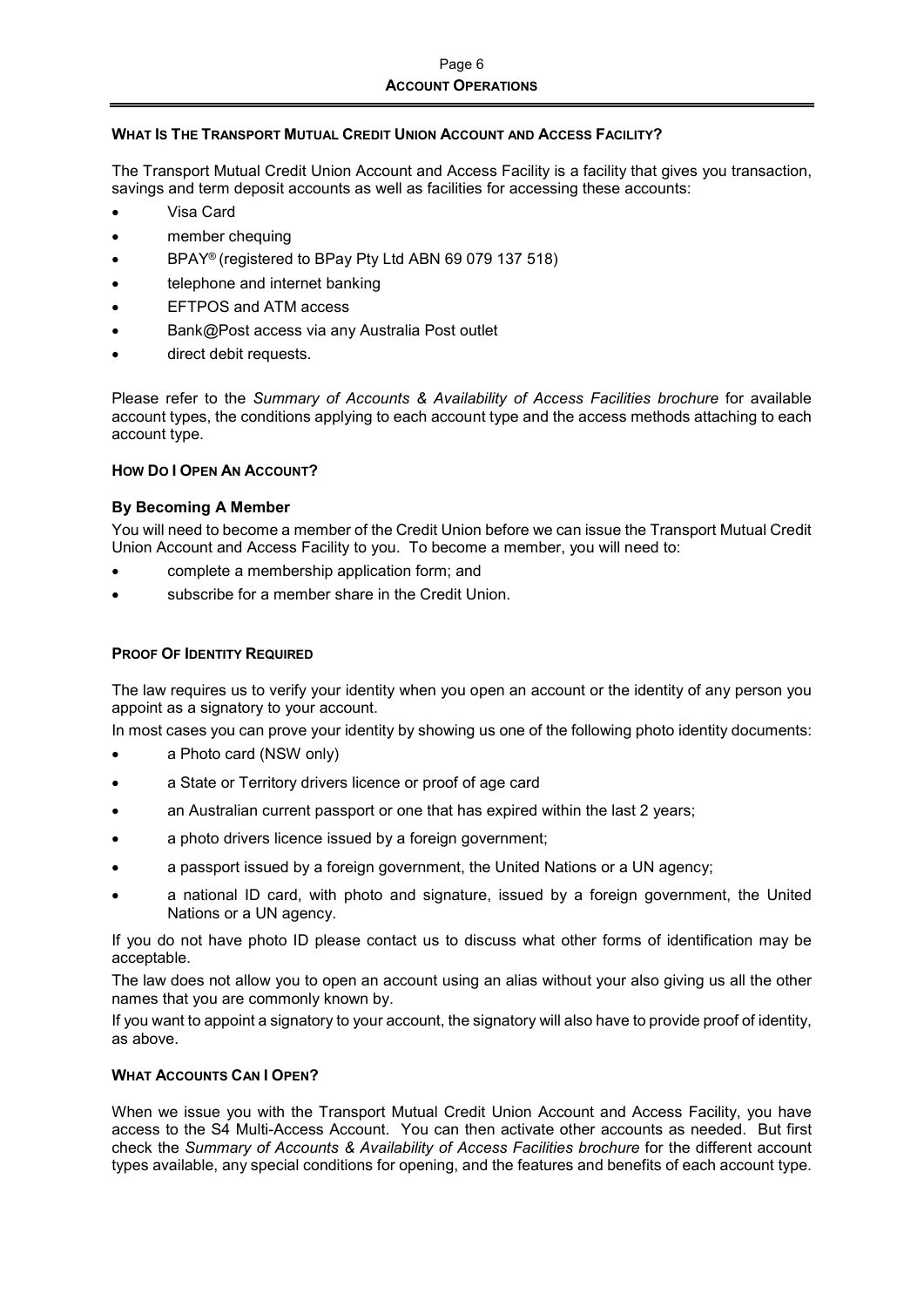#### Page 7

#### **JOINT ACCOUNTS**

A joint account is an account held by two more persons. The important legal consequences of holding a joint account are:

- the right of survivorship when one joint holder dies, the surviving joint holders automatically take the deceased joint holder's interest in the account (for business accounts different rules may apply - see Note below)
- joint and several liability if the account is overdrawn, each joint holder is individually liable for the full amount owing.

You can operate a joint account on an 'all to sign' or 'either/or to sign' basis:

- 'all to sign' means all joint holders must sign withdrawal forms, cheques, etc
- 'either/or to sign' means any one joint holder can sign withdrawal slips, cheques, etc.

All joint account holders must consent to the joint account being operated on an 'either/or to sign' basis. However, any one joint account holder can cancel this arrangement, making it 'all to sign'.

*Note: The right of survivorship does not automatically apply to joint business accounts, such as partnerships. A partner's interest in a business joint account would normally pass to beneficiaries nominated in the partner's will or next-of-kin if there is no will.* 

*If you are operating a business partnership joint account, you should obtain your own legal advice to ensure your wishes are carried out.* 

## **TRUST ACCOUNTS**

You can open an account as a trust account. However:

- we are not taken to be aware of the terms of the trust;
- we do not have to verify that any transactions you carry out on the account are authorised by the trust.

You agree to indemnify us against any claim made upon us in relation to, or arising out of that trust.

#### **WHAT FEES AND CHARGES ARE THERE?**

Please refer to the *Fees & Charges and Transaction Limits* brochure for our current fees and charges, including government fees and charges. We can vary fees or charges from time to time.

We will also debit your primary operating account for all applicable government taxes and charges.

## **WHAT INTEREST CAN I EARN ON MY ACCOUNT?**

Our Interest Rates brochure provides information about our current deposit and savings interest rates. Our website also has information about our current deposit and savings interest rates. We may vary deposit or savings interest rates from time to time on all deposit accounts except our term deposit accounts.

Our *Summary of Accounts & Availability of Access Facilities* brochure discloses how we calculate and credit interest to your account. You can obtain information about current deposit and savings interest rates from us at any time or by visiting our website at www.transportmutual.com.au

## **WHAT ARE THE TAXATION CONSEQUENCES?**

Interest earned on an account is income and may be subject to income tax.

## **DISCLOSING YOUR TAX FILE NUMBER (TFN)**

When you apply for the Transport Mutual Credit Union Account and Access Facility we will ask you whether you want to disclose your Tax File Number or exemption. If you disclose it, we will note your TFN against any account you activate.

You do not have to disclose your TFN to us. If you do not, we will deduct withholding tax from interest paid on the account at the highest marginal rate.

For a joint account, each holder must quote their TFN and/or exemptions, otherwise withholding tax applies to all interest earned on the joint account.

Businesses need only quote their ABN instead of a TFN.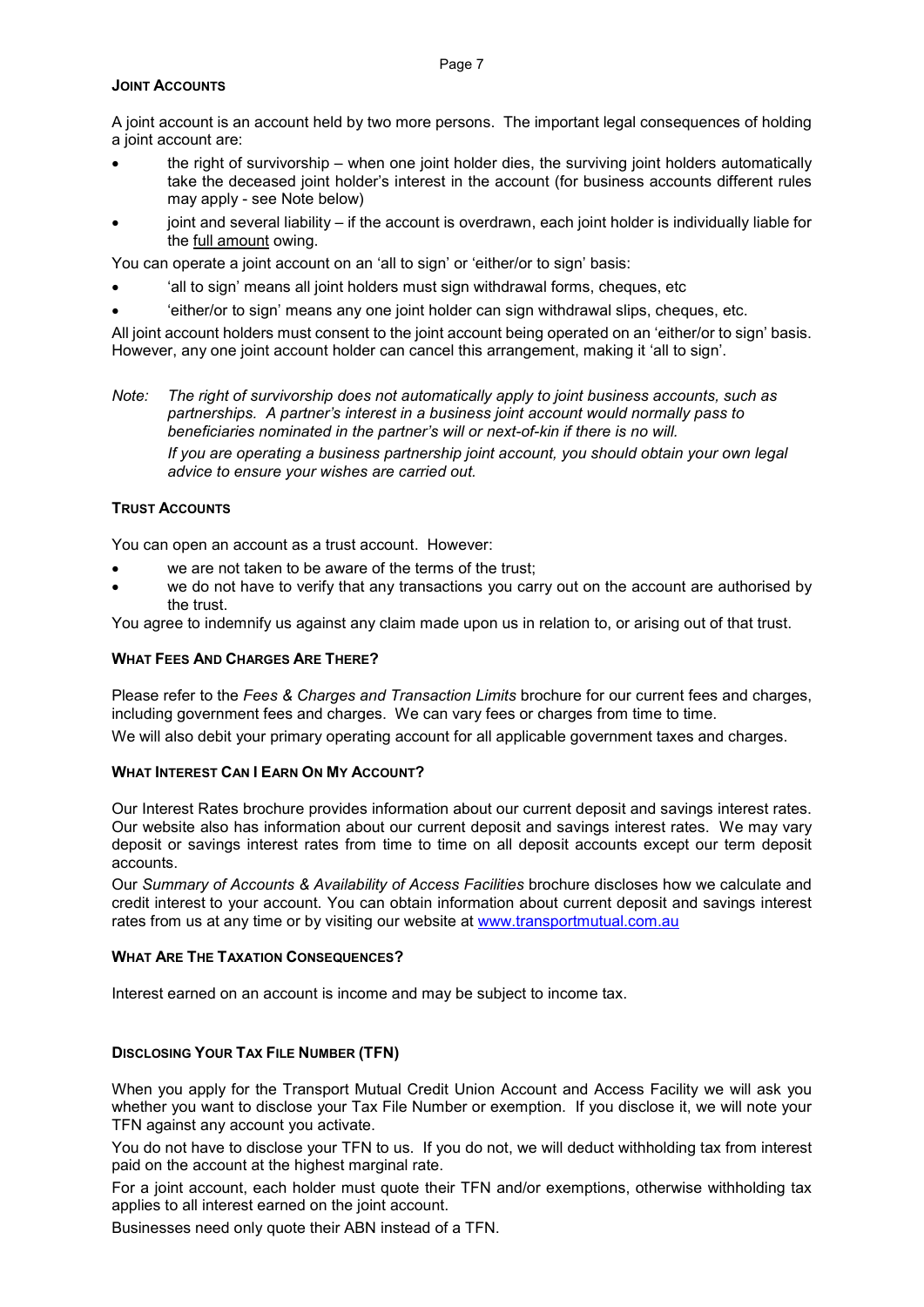#### Page 8

## **THIRD PARTY ACCESS**

You can authorise us at any time to allow another person to operate on your accounts. However, we will need to verify this person's identity before they can access your account.

You can specify which of your accounts under the Credit Union Account & Access Facility you give the authorised person authority to operate on.

You are responsible for all transactions your authorised person carries out on your account. **You should ensure that the person you authorise to operate on your account is a person you trust fully.** 

You may revoke the authorised person's authority at any time by giving us written notice.

#### **MAKING DEPOSITS TO THE ACCOUNT**

You can make deposits to the account:

- by cheque at our office
- by direct credit e.g. from your employer for wages or salary please note that we can reverse a direct credit if we do not receive full value for the direct credit
- by transfer from another account with us
- by transfer from another financial institution
- by cash or cheque at a National Australia Bank branch using a specially encoded deposit book
- by cash or cheque at selected ATMs, if your account is linked to a access card
- via Australia Post Bank@Post,

unless otherwise indicated in the *Summary of Accounts & Availability of Access Facilities* brochure.

## **DEPOSITS USING ELECTRONIC EQUIPMENT**

We are responsible for a deposit into a facility received by our electronic equipment or a device, from the time you complete the deposit, subject to verification of the amount or amounts deposited.

If there is a discrepancy between the amount recorded as being deposited by the electronic equipment and the amount recorded by us as being received, we will contact you as soon as practicable about the difference.

Note that electronic deposits may not be processed on the same day.

#### **DEPOSITING CHEQUES DRAWN ON AUSTRALIAN BANKS**

You can only access the proceeds of a cheque when it has cleared. This usually takes 3 business days (or if the cheque deposit is via Bank@Post - 5 business days). However, you can ask us for a special clearance for which we may charge a fee. Please refer to our *Fees & Charges and Transaction Limits* brochures for our current fee for special clearances.

#### **WITHDRAWING OR TRANSFERRING FROM THE ACCOUNT**

You can make withdrawals from the account:

- by direct debit
- by member cheque, if your account is linked to a member cheque book
- via telephone or internet banking
- via BPAY<sup>®</sup> to make a payment to a biller
- at selected ATMs, if your account is linked to an access card
- via selected EFTPOS terminals, if your account is linked to an access card (note that merchants may impose restrictions on withdrawing cash)
- via Australia Post Bank@Post

unless otherwise indicated in the *Summary of Accounts & Availability of Access Facilities* brochure. We will require acceptable proof of your identity before processing withdrawals in person or acceptable proof of your authorisation for other types of withdrawal transactions.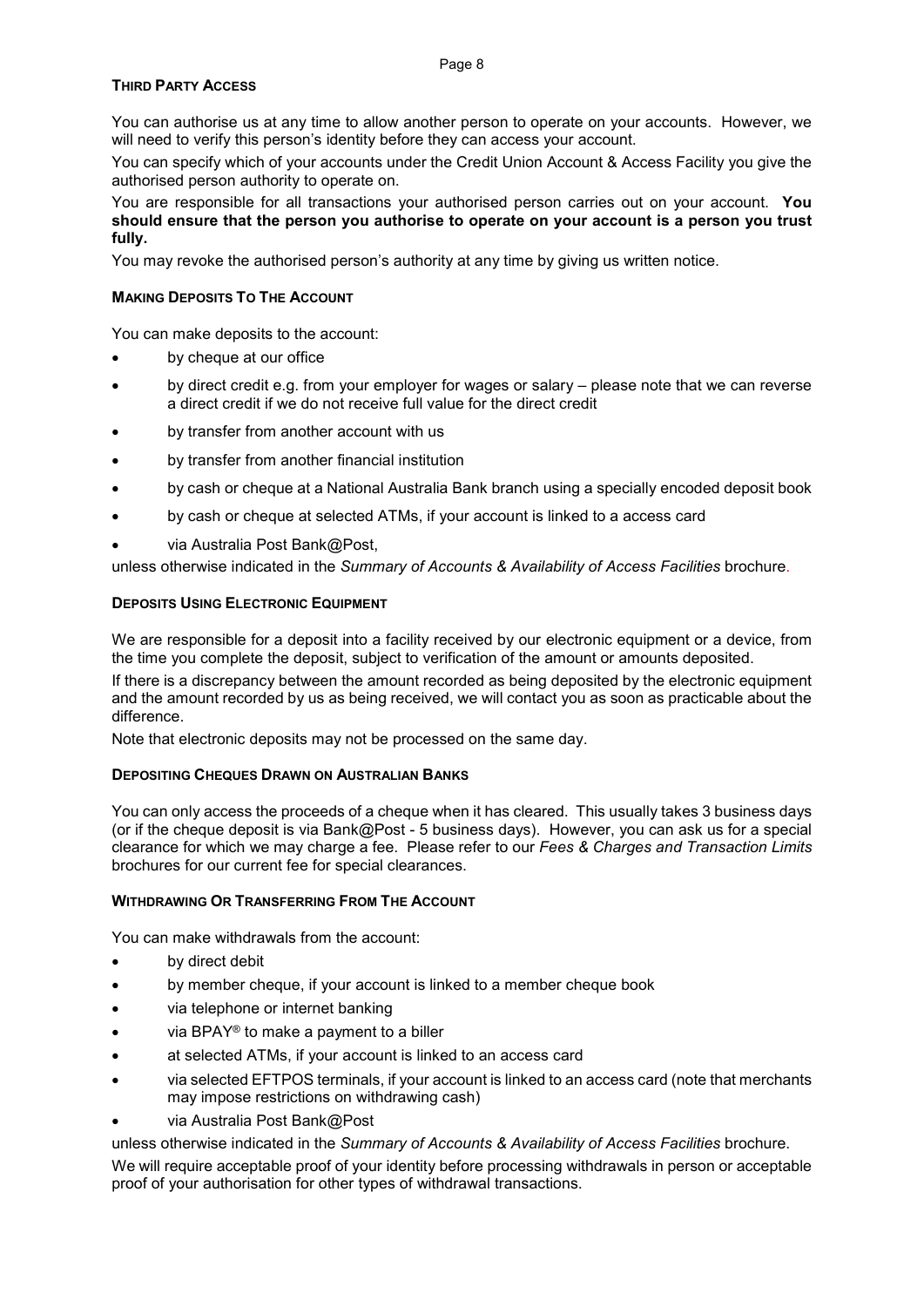## **DEBITING TRANSACTIONS GENERALLY**

We will debit transactions received on any one day in the order we determine in our absolute discretion. Transactions will not necessarily be processed to your account on the same day.

We have the right to decline to accept your authorisation for any transaction if we are uncertain for any reason of the authenticity or validity of the authorisation or your legal capacity to give the authorisation. We will not be liable to you or any other person for any loss or damage which you or such other person may suffer as a result of our action.

If you close your account before a transaction debit is processed, you will remain liable for any dishonour fees incurred in respect of that transaction.

#### **OVER THE COUNTER WITHDRAWALS**

Generally, you can make over-the-counter withdrawals by buying a Credit Union corporate cheque. Please check:

- the *Summary of Accounts & Availability of Access Facilities* brochure for any restrictions on withdrawals applying to certain accounts;
- the *Fees, Charges and Transaction Limits* brochures for any applicable daily cash withdrawal limits or other transaction limits.

#### **WITHDRAWALS USING OUR CORPORATE CHEQUES**

This is a cheque the Credit Union draws payable to the person you nominate. You can purchase a corporate cheque from us for a fee: see the *Fees & Charges and Transaction Limits* brochure.

If a corporate cheque is lost or stolen, you can ask us to stop payment on it. You will need to complete a form of request, giving us evidence of the loss or theft of the cheque. You will also have to give us an indemnity – the indemnity protects us if someone else claims that you wrongfully authorised us to stop the cheque.

We cannot stop payment on our corporate cheque if you used the cheque to buy goods or services and you are not happy with them. You must seek compensation or a refund directly from the provider of the goods or services. You should contact a Government Consumer Agency if you need help.

#### **WITHDRAWAL LIMITS**

We limit the amount of daily withdrawals or payments you may make using electronic methods, either generally or in relation to a particular facility. These transaction limits are set out in the *Fees, Charges and Transaction Limits* brochure.

Please note that merchants, billers or other financial institutions may impose additional restrictions on the amount of funds that you can withdraw, pay or transfer.

We may also require you to apply for new transaction limits if you change any pass code. We will require you to provide proof of identity that satisfies us. We may reduce transaction limits to zero for security reasons.

#### **OVERDRAWING AN ACCOUNT**

You must keep sufficient cleared funds in your account to cover your cheque, direct debit and electronic transactions. If you do not, we can dishonour the transaction and charge dishonour fees: see the *Fees, Charges and Transaction Limits* brochure.

Alternatively, we can honour the transaction and overdraw your account. We will charge you:

- interest at our current overdraft rate, calculated on the daily closing balance, or
- a fee for each day (or part of a day) your account is overdrawn: see the *Fees, Charges and Transaction Limits* brochure.

'Cleared funds' means the proceeds of cheque deposits to your account, once the cheque is cleared, cash deposits and direct credits.

## **SWEEP FACILITY**

You may nominate an account (the first account) which is to have either a nominated minimum balance or to be maintained in credit. You may then nominate a second account, which authorises us to transfer, automatically, sufficient funds to keep the first account at its nominated balance or in credit. However, we are not obliged to transfer funds if there are insufficient funds in the second account available to draw on.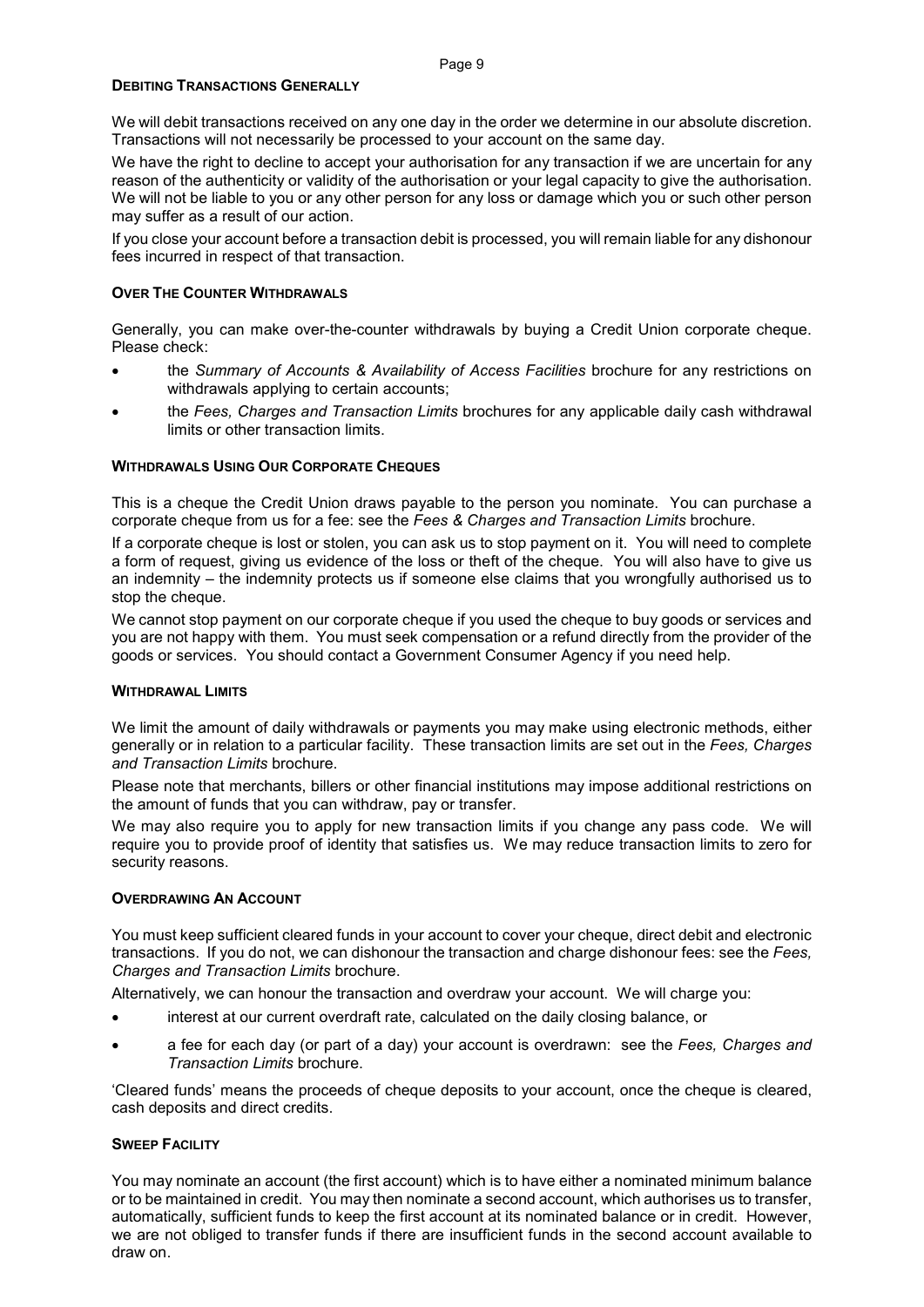### **ACCOUNT STATEMENTS**

We will send you account statements at least every 6 months. You can ask us for an account statement at any time. We may charge a fee for providing additional statements or copies: see the *Fees, Charges and Transaction Limits* brochure.

We can also provide your statements electronically. Please ask us about this facility.

We recommend that you check your account statement as soon as you receive it. Immediately notify us of any unauthorised transactions or errors. Please refer to *How to Contact Us* on page 2 for our contact details.

#### **WHAT HAPPENS IF I CHANGE MY NAME OR ADDRESS?**

We recommend that f you change your name or address, you let us know immediately.

#### **DORMANT ACCOUNTS**

If no transactions are carried out on your account for at least 12 months (other than transactions initiated by the Credit Union, such as crediting interest or debiting fees and charges) we may write to you asking if you want to keep the account open. If you do not reply we will treat your account as dormant.

Once your account becomes dormant, we may:

- charge a dormancy fee;
- stop paying interest or reduce the amount of interest.

If your account remains dormant for 7 years, we have a legal obligation to remit balances exceeding \$500 to the Australian Securities and Investment Commission as unclaimed money.

#### **ACCOUNT COMBINATION**

If you have more than one account with us, we may apply a deposit balance in any account to any other deposit account in the same name which is overdrawn.

On termination of your membership, we may combine all your accounts (whether deposit or loan accounts) you have with us provided the accounts are all in the same name.

We will not combine accounts if to do so would breach the Code of Operation for Centrelink Direct Credit Payments.

We will give you written notice promptly after exercising any right to combine your accounts.

#### **CLOSING ACCOUNTS AND CANCELLING ACCESS FACILITIES**

You can close the Transport Mutual Credit Union Account and Access Facility at any time. However, you will have to surrender your member cheque book and any access card at the time. We may defer closure and withhold sufficient funds to cover payment of outstanding cheque, electronic transactions and fees, if applicable.

You can cancel any access facility on request at any time.

We can:

- close the Transport Mutual Credit Union Account and Access Facility in our absolute discretion by giving you at least 14 days notice and paying you the balance of your account; or
- cancel any access facility for security reasons or if you breach these Conditions of Use.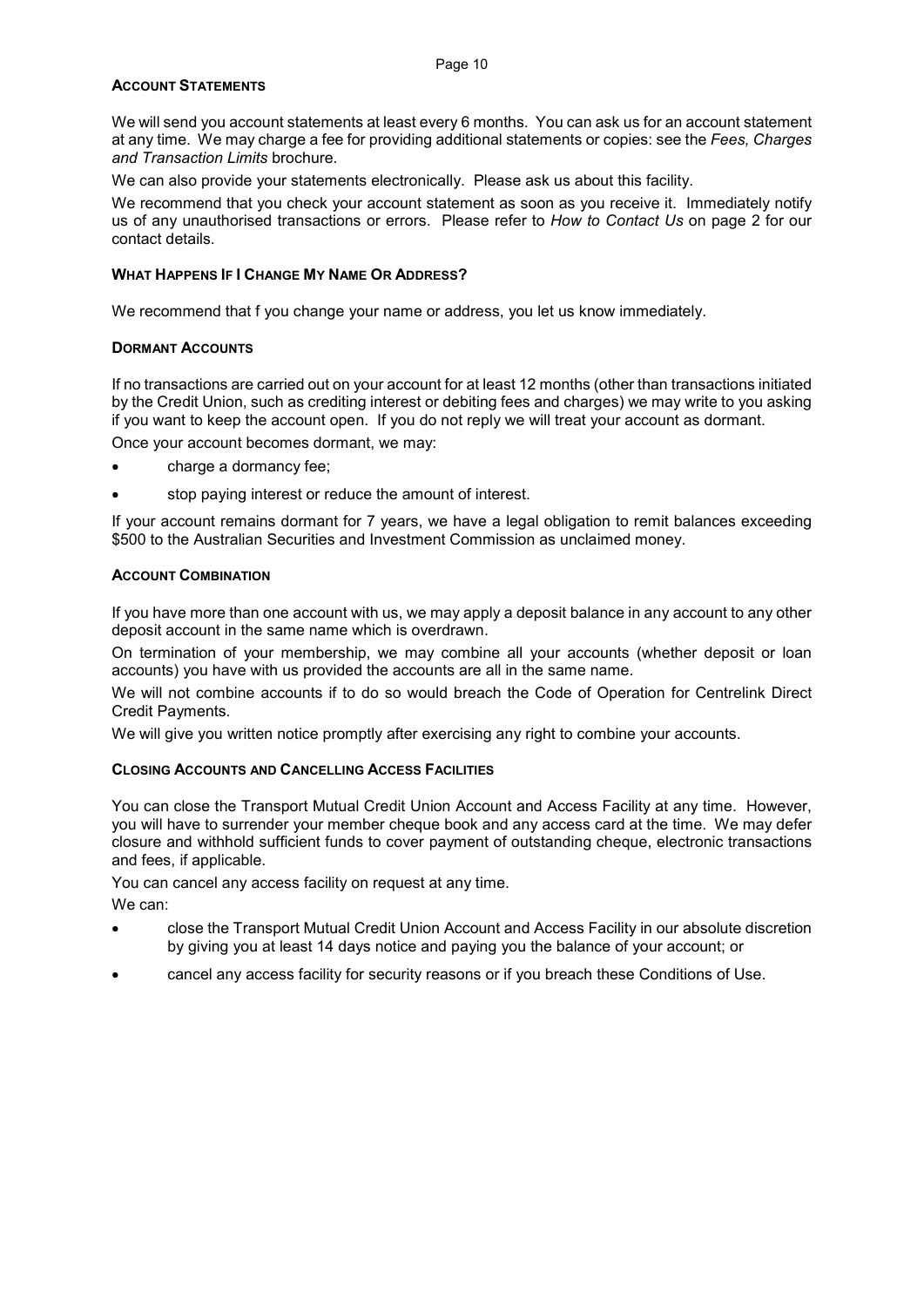## **NOTIFYING CHANGES**

We may change fees, charges, interest rates and other conditions at any time. The following table sets out how we will notify you of any change.

| Type of change                                                                                                                                   | <b>Notice</b>                           |  |
|--------------------------------------------------------------------------------------------------------------------------------------------------|-----------------------------------------|--|
| Increasing any fee or charge                                                                                                                     | 20 days                                 |  |
| Adding a new fee or charge                                                                                                                       | 20 days                                 |  |
| Reducing the number of fee-free transactions permitted on your account                                                                           | 20 days                                 |  |
| Changing the minimum balance to which an account keeping fee applies                                                                             | 20 days                                 |  |
| Changing the method by which interest is calculated                                                                                              | 20 days                                 |  |
| Changing the circumstances when interest is credited to your account                                                                             | 20 days                                 |  |
| Changing deposit interest rates                                                                                                                  | on the day of change                    |  |
| Increasing your liability for losses relating to ePayments (see the ePayments Conditions<br>of Use Section 3 on page 15 for a list of ePayments) | 20 days                                 |  |
| Imposing, removing or changing any periodic transaction limit                                                                                    | 20 days                                 |  |
| Changing any other term or condition                                                                                                             | when we next<br>communicate with<br>you |  |

We may use various methods, and combinations of methods, to notify you of these changes, such as:

- notification by letter;
- notification on or with your next statement of account;
- notification on or with the next newsletter;
- advertisements in the local or national media;
- notification on our website.

However, we will always select a method or methods appropriate to the nature and extent of the change, as well as the cost effectiveness of the method of notification.

## **HOW WE SEND NOTICES & STATEMENTS**

We may send you notices and statements:

- by post, to the address recorded in our membership records or to a mailing address you nominate;
- by fax:
- by email;
- by advertisement in the media, for some notices only.

If you agree, we may, instead of sending you a notice or statement, post notices or statements to our website for you to retrieve. We will tell you when information is available for you to retrieve, either at the time or on setting up a facility that will have regular postings to the website.

You can change your email address, or revert to receiving paper notices or statements, at any time.

## **COMPLAINTS**

We have a dispute resolution system to deal with any complaints you may have in relation to Transport Mutual Credit Union Account and Access Facility or transactions on the account. Our dispute resolution policy requires us to deal with any complaint efficiently, speedily and sympathetically. If you are not satisfied with the way in which we resolve your complaint, or if we do not respond speedily, you may refer the complaint to our external dispute resolution centre.

If you want to make a complaint, contact our staff at any branch and tell them that you want to make a complaint. Our staff have a duty to deal with your complaint under our dispute resolution policy. Our staff must also advise you about our complaint handling process and the timetable for handling your complaint. Member Chequing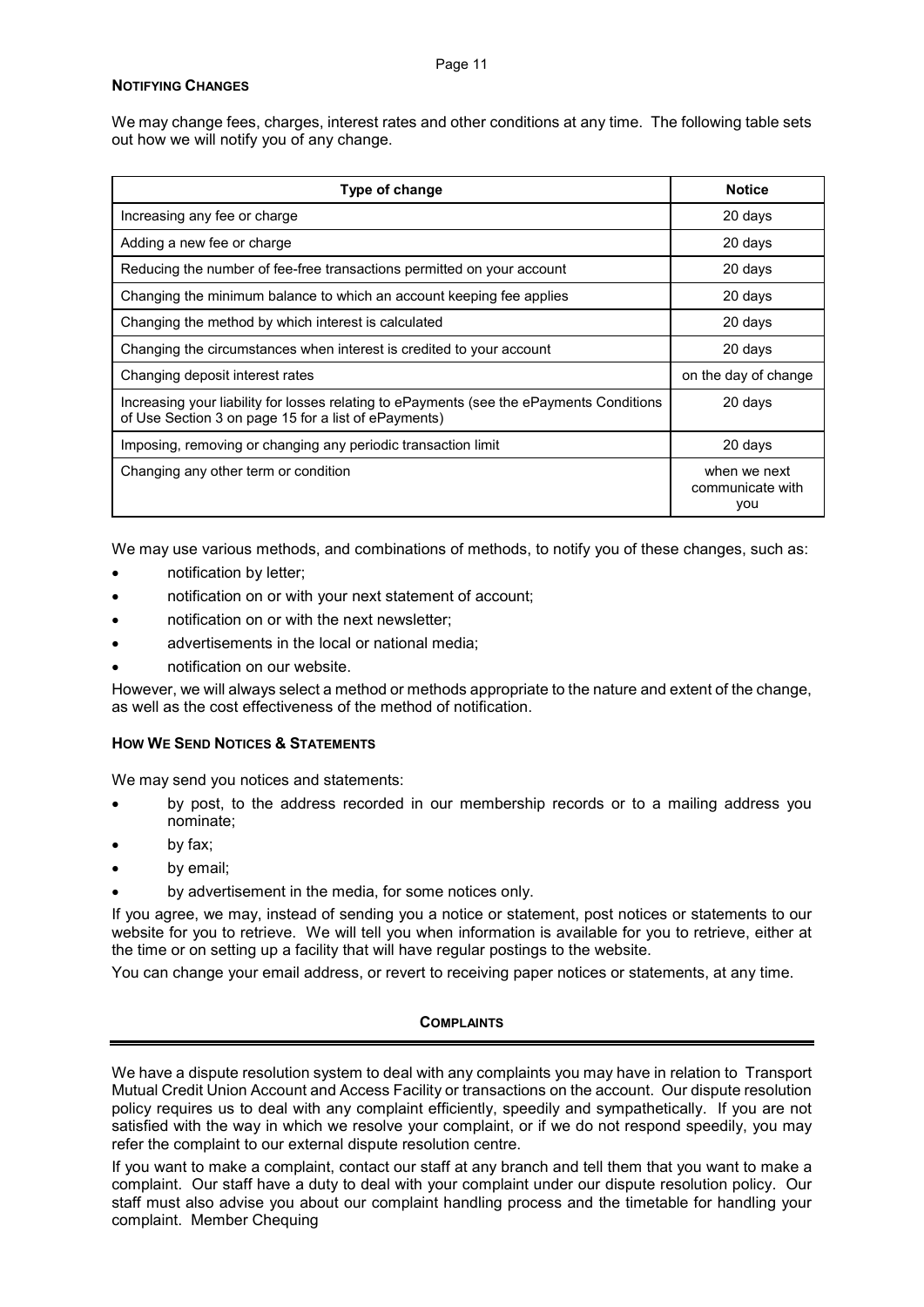#### **MEMBER CHEQUING**

Member chequing allows you to make payments by cheque. We will issue you with a cheque book and authorise you to draw cheques on our account at the National Australia Bank or another Bank as we chose. We will debit your account for the value of cheques you draw.

If you have insufficient funds in your nominated account we may instruct the Bank to dishonour your cheque. However, we have a discretion to allow the cheque to be paid and to overdraw your account for this purpose. If you overdraw your account, we will charge you interest and fees. Please refer to the section Overdrawing An Account on page 9.

We may not give you access to member chequing if your banking history with the Credit Union is not satisfactory or if you are under 18 years of age.

#### **DIRECT DEBIT**

You can authorise a participating biller to debit amounts from your account, as and when you owe those amounts to the biller. The biller will provide you with a Direct Debit Request (DDR) Service Agreement for you to complete and sign to provide them with this authority.

To cancel the DDR Service Agreement, you can contact either the biller or us. If you contact us we will promptly stop the facility. We suggest that you also contact the biller.

If you believe a direct debit initiated by a biller is wrong you should contact the biller to resolve the issue. Alternatively, you may contact us. If you give us the information we require we will forward your claim to the biller. However, we are not liable to compensate you for your biller's error.

If you set up the payment on your Visa debit card, please contact us directly about unauthorised or irregular debits.

We can cancel your direct debit facility, in our absolute discretion, if 3 consecutive direct debit instructions are dishonoured. If we do this, billers will not be able to initiate a direct debit from your account under their DDR Service Agreement. Under the terms of their DDR Service Agreement, the biller may charge you a fee for each dishonour of their direct debit request.

## **PAYPAL**

When you use PayPal you are authorising PayPal to debit amounts from your account as a biller under Direct Debit. Please note that:

- you are responsible for all PayPal debits to your account
- if you dispute a PayPal debit, you can contact PayPal directly or ask us to do so
- we are not responsible for compensating you for any disputed PayPal debit, or for reversing any disputed PayPal debit to your account
- if you want to cancel your direct debit arrangement with PayPal, you can contact PayPal directly or ask us to do so
- when you ask us to pass on a disputed transaction to PayPal, or your request to cancel your direct debit arrangement with PayPal, we will do so as soon as practicable but we are not responsible if PayPal fails to respond as soon as possible or at all.

Other third party payment services may operate in a similar way to PayPal.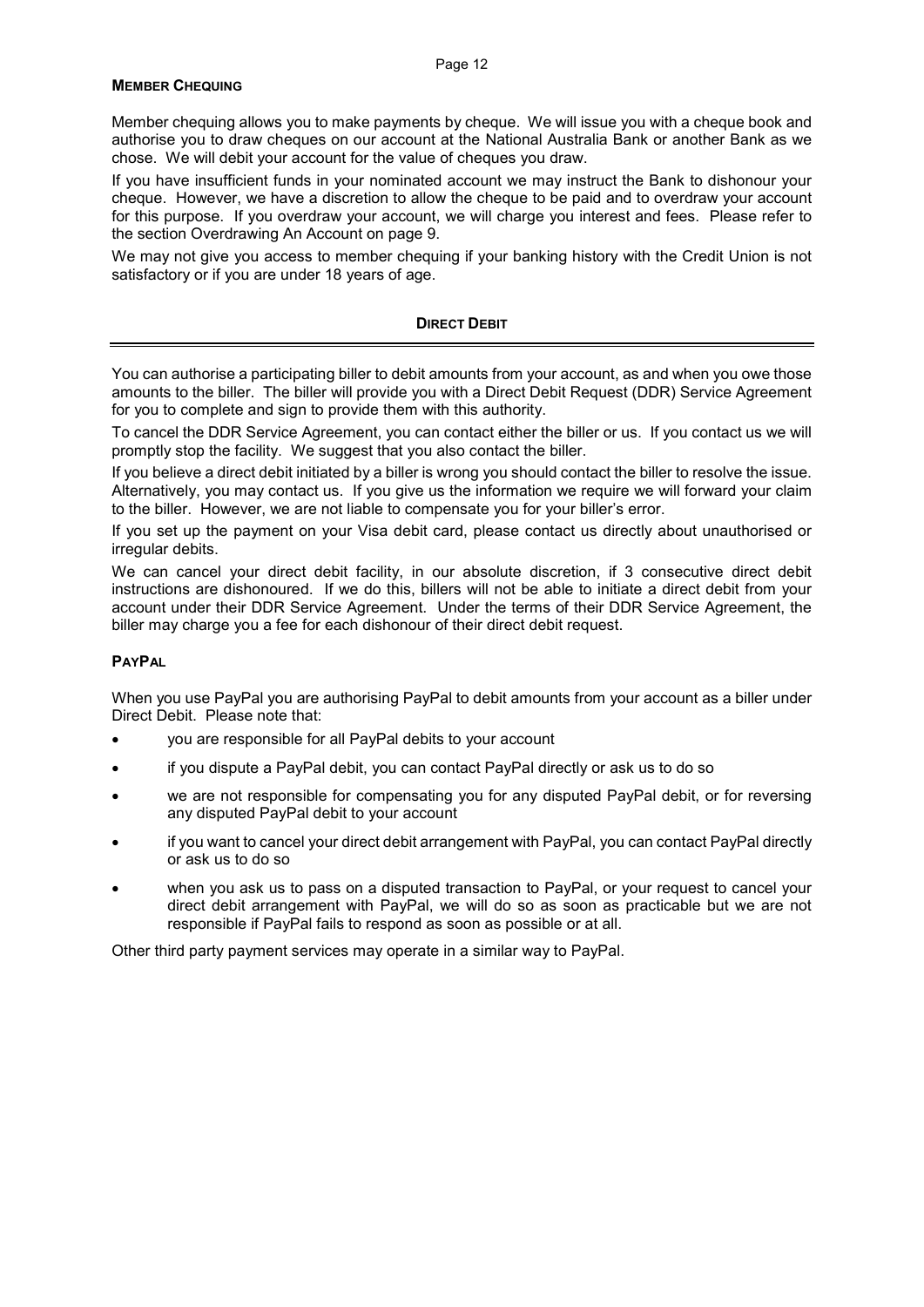## **Section 1. INFORMATION ABOUT OUR EPAYMENT FACILITIES**

You should follow the guidelines in the box below to protect against unauthorised use of your access card and pass code. These guidelines provide examples of security measures only and will not determine your liability for any losses resulting from unauthorised ePayments. Liability for such transactions will be determined in accordance with the ePayments Conditions of Use and the ePayments Code.

#### **Important Information You Need to Know Before Using a Device to Make Electronic Payments**

- Sign the access card as soon as you receive it.
- Familiarise yourself with your obligations to keep your access card and pass codes secure.
- Familiarise yourself with the steps you have to take to report loss or theft of your access card or to report unauthorised use of your access card, BPAY® or telephone or internet banking.
- If you change a pass code, do not select a pass code which represents your birth date or a recognisable part of your name.
- Never write the pass code on the access card.
- Never write the pass code PIN on anything which is kept with or near the access card.
- Never lend the access card to anybody.
- Never tell or show the pass code to another person.
- Use care to prevent anyone seeing the pass code being entered on a device.
- Keep a record of the VISA card number and the VISA Card Hotline telephone number for your area with your usual list of emergency telephone numbers.
- Check your statements regularly for any unauthorised use.
- Immediately notify us when you change your address.
- ALWAYS access the telephone banking or internet banking service only using the OFFICIAL phone numbers and URL addresses.
- If accessing internet banking on someone else's PC, laptop, tablet or mobile phone, ALWAYS DELETE your browsing history.
- ALWAYS REJECT any request to provide or to confirm details of your pass code. We will NEVER ask you to provide us with these details.

**If you fail to ensure the security of your access card, access facility and pass codes you may increase your liability for unauthorised transaction.** 

These ePayment Conditions of Use govern all electronic transactions made using any one of our access cards or facilities, listed below:

| Visa Card    | Internet Banking         |
|--------------|--------------------------|
| <b>RPAY®</b> | <b>Telephone Banking</b> |

You can use any of these electronic access facilities to access an account, as listed in the *Summary of Accounts & Availability of Access Facilities*.

#### **Visa Card**

Visa Card allows you to make payments at any retailer displaying the Visa Card logo, anywhere in the world. You can also withdraw cash from your account, anywhere in the world, using an ATM displaying the *Visa Card logo*. We will provide you with a PIN to use with your Visa Card. Visa Card also allows you:

- check your account balances;
- withdraw cash from your account;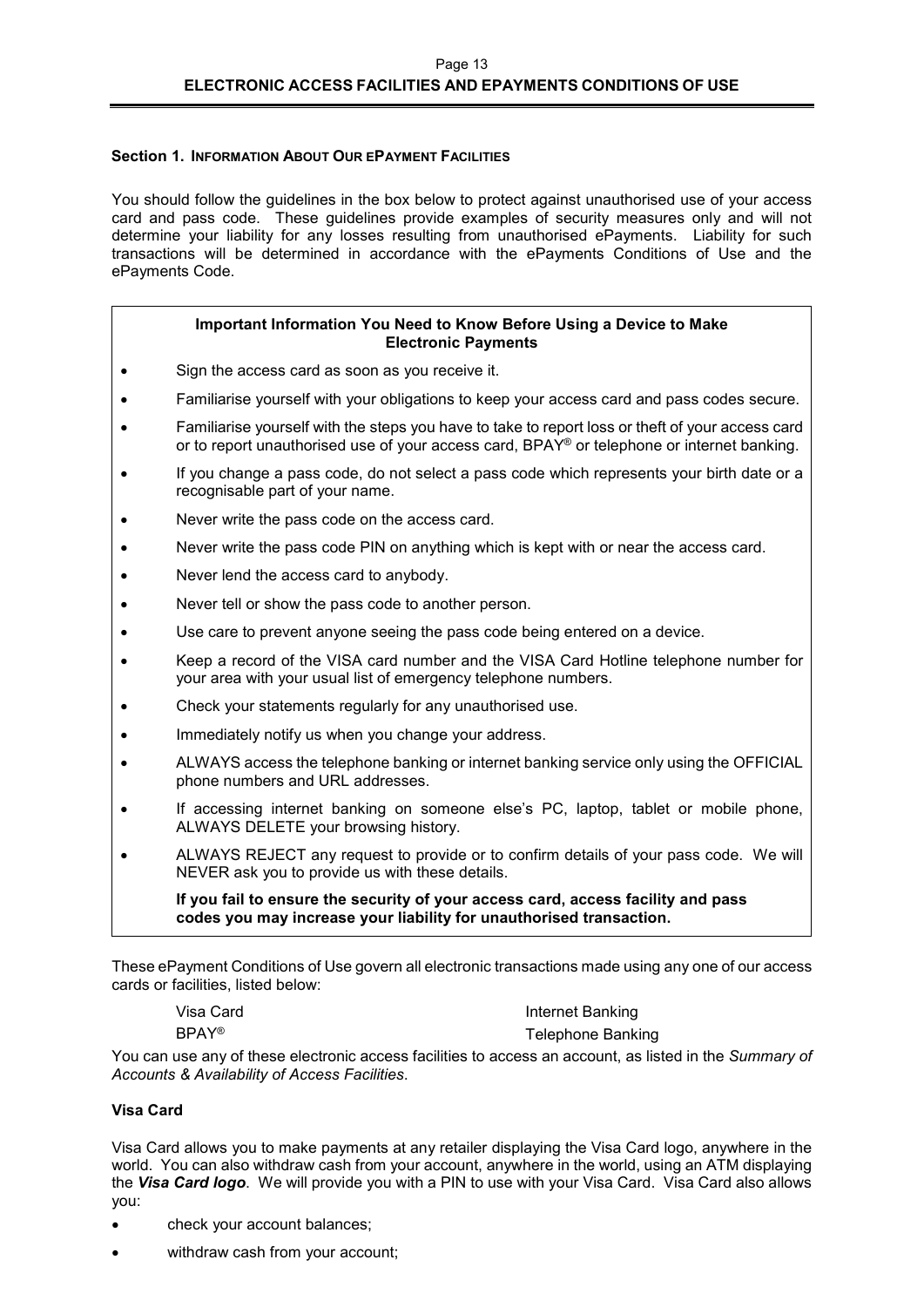- transfer money between accounts
- deposit cash or cheques into your account (at select ATMs only).

We may choose not to give you a Visa Card if your banking history with the Credit Union is not satisfactory or if you are under 18 years of age.

#### **Important Information about Chargebacks for VISA Card**

If you believe a Visa Card transaction was:

- for goods or services and the merchant did not deliver them; or
- for goods and services which did not match the description provided by the merchant,

then you can ask us to 'chargeback' the transaction, by reversing the payment to the merchant's financial institution. You can do so by telling us within 30 days after the date of the statement that shows the transaction and providing us with any information we may require..

You are not able to reverse a transaction authenticated using Verified by Visa unless we are liable as provided in the ePayments Conditions of Use.

**You should inform us as soon as possible if you become aware of circumstances which might entitle you to a chargeback and let us have the cardholder's copy of the Visa transaction receipt in question.** 

#### Section 2. **DEFINITIONS**

- (a) **access card** means an ATM card, debit card or credit card and includes our Visa Card
- (b) **ATM** means automatic teller machine
- (c) **business day** means a day that is not a Saturday, a Sunday or a public holiday or bank holiday in the place concerned
- (d) **device** means a device we give to a user that is used to perform a transaction. Examples include:
	- (i) ATM card
	- (ii) debit card or credit card
	- (iii) token issued by a subscriber that generates a pass code
- (e) **EFTPOS** means electronic funds transfer at the point of sale—a network for facilitating transactions at point of sale
- (f) **facility** means an arrangement through which you can perform transactions
- (g) **identifier** means information that a user:
	- (i) knows but is not required to keep secret, and
	- (ii) must provide to perform a transaction
	- Examples include an account number or member number.
- (h) **manual signature** means a handwritten signature, including a signature written on paper and a signature written on an electronic tablet
- (i) **pass code** means a password or code that the user must keep secret, that may be required to authenticate a transaction or user. A pass code may consist of numbers, letters, a combination of both, or a phrase. Examples include:
	- (i) personal identification number (PIN)
	- (ii) internet banking password
	- (iii) telephone banking password
	- (iv) code generated by a security token.

A pass code does not include a number printed on a device (e.g. a security number printed on a credit or debit card).

(j) **regular payment arrangement** means either a recurring or an instalment payment agreement between you (the cardholder) and a Merchant in which you have preauthorised the Merchant to bill your account at predetermined intervals (eg. monthly or quarterly) or at intervals agreed by you. The amount may differ or be the same for each transaction.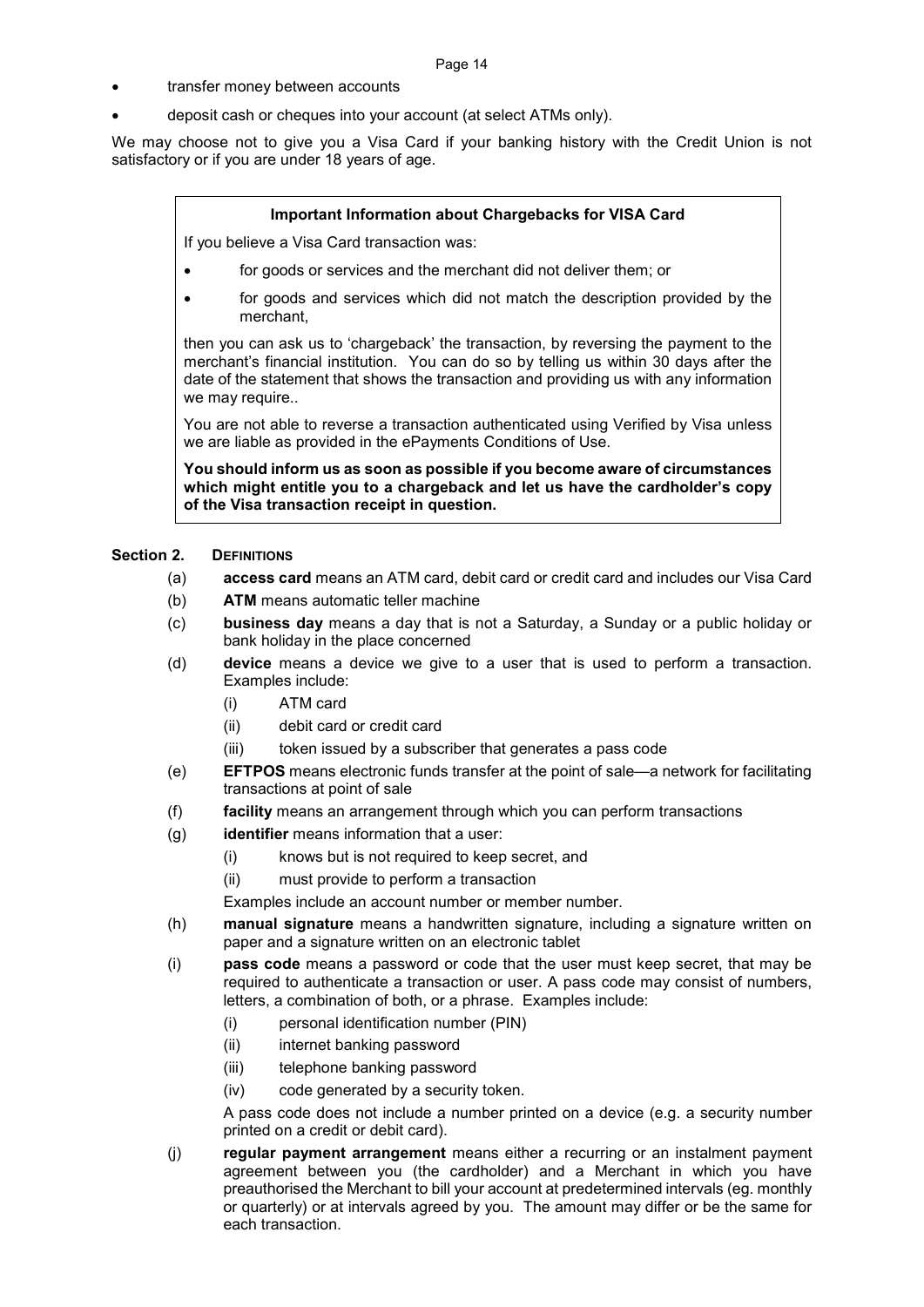- (k) **transaction** means a transaction to which these ePayment Conditions of Use apply, as set out in Section 3
- (l) **unauthorised transaction** means a transaction that is not authorised by a user
- (m) **user** means you or an individual you have authorised to perform transactions on your account, including:
	- (i) a third party signatory to your account
	- (ii) a person you authorise us to issue an additional card to
- (n) **we**, **us**, or **our** means Transport Mutual Credit Union Limited
- (o) you means the person or persons in whose name this Account and Access Facility is held

## **Section 3. TRANSACTIONS**

- 3.1 These ePayment Conditions of Use apply to payment, funds transfer and cash withdrawal transactions that are:
	- (a) initiated using electronic equipment, and
	- (b) not intended to be authenticated by comparing a manual signature with a specimen signature.
- 3.2 These ePayment Conditions of Use apply to the following transactions:
	- (a) electronic card transactions, including ATM, EFTPOS, credit card and debit card transactions that are not intended to be authenticated by comparing a manual signature with a specimen signature
	- (b) telephone banking and bill payment transactions
	- (c) internet banking transactions, including 'Pay Anyone'
	- (d) online transactions performed using a card number and expiry date
	- (e) online bill payments (including BPAY)
	- (f) direct debits
	- (g) transactions using mobile devices.

## **Section 4. WHEN YOU ARE NOT LIABLE FOR LOSS**

- 4.1 You are not liable for loss arising from an unauthorised transaction if the cause of the loss is any of the following:
	- (a) fraud or negligence by our employee or agent, a third party involved in networking arrangements, or a merchant or their employee or agent
	- (b) a device, identifier or pass code which is forged, faulty, expired or cancelled
	- (c) a transaction requiring the use of a device and/or pass code that occurred before the user received the device and/or pass code (including a reissued device and/or pass code)
	- (d) a transaction being incorrectly debited more than once to the same facility
	- (e) an unauthorised transaction performed after we have been informed that a device has been misused, lost or stolen, or the security of a pass code has been breached.
- 4.2. You are not liable for loss arising from an unauthorised transaction that can be made using an identifier without a pass code or device. Where a transaction can be made using a device, or a device and an identifier, but does not require a pass code, you are liable only if the user unreasonably delays reporting the loss or theft of the device.
- 4.3. You are not liable for loss arising from an unauthorised transaction where it is clear that a user has not contributed to the loss.
- 4.4. In a dispute about whether a user received a device or pass code:
	- (a) there is a presumption that the user did not receive it, unless we can prove that the user did receive it
	- (b) we can prove that a user received a device or pass code by obtaining an acknowledgement of receipt from the user
	- (c) we may not rely on proof of delivery to a user's correct mailing or electronic address as proof that the user received the device or pass code.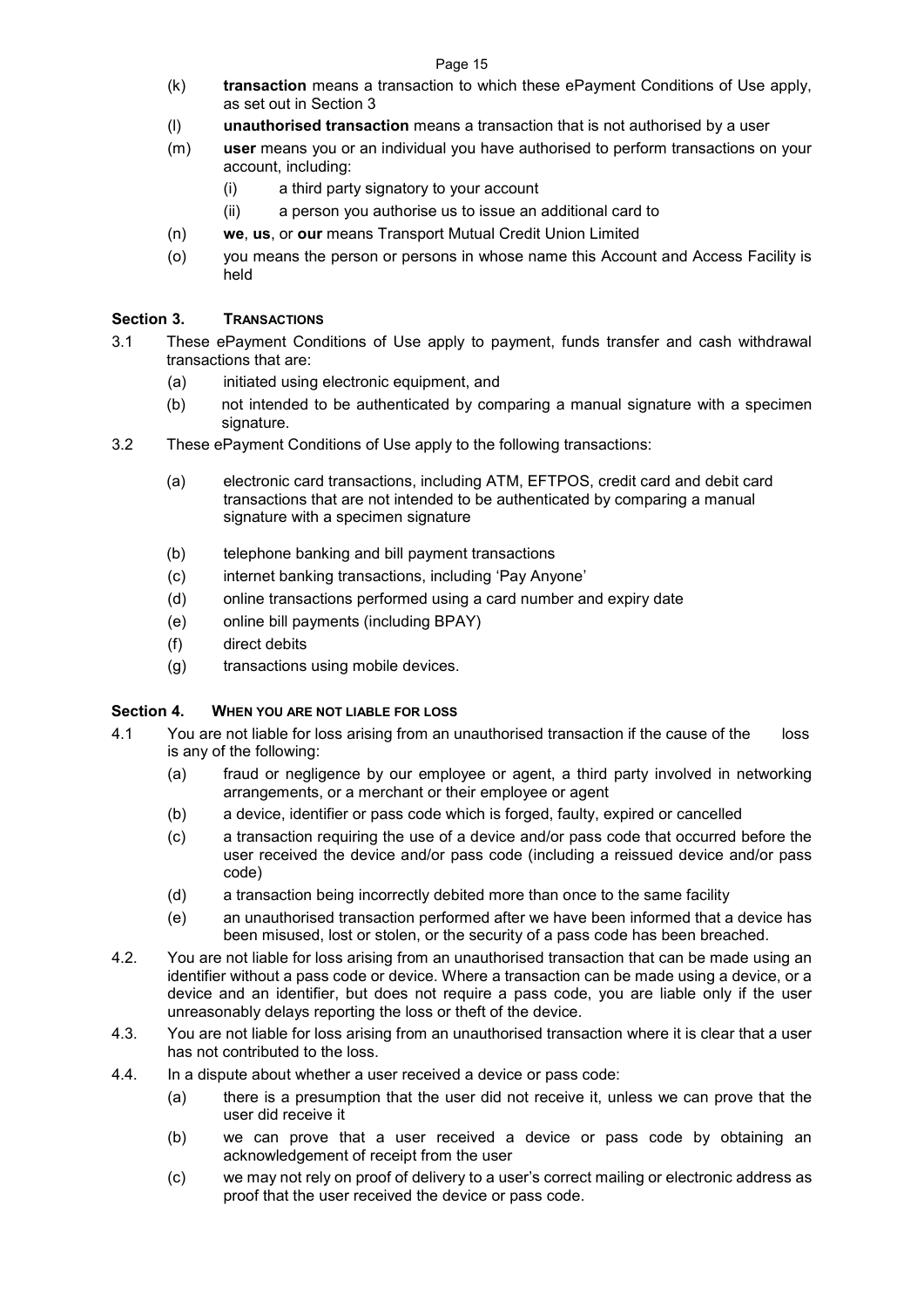## **Section 5. WHEN YOU ARE LIABLE FOR LOSS**

- 5.1. If Section 4 does not apply, you may only be made liable for losses arising from an unauthorised transaction in the circumstances specified in this Section 5.
- 5.2. Where we can prove on the balance of probability that a user contributed to a loss through fraud, or breaching the pass code security requirements in Section 6:
	- (a) you are liable in full for the actual losses that occur before the loss, theft or misuse of a device or breach of pass code security is reported to us
	- (b) you are not liable for the portion of losses:
		- (i) incurred on any one day that exceeds any applicable daily transaction limit
		- (ii) incurred in any period that exceeds any applicable periodic transaction limit
		- (iii) that exceeds the balance on the facility, including any pre-arranged credit
		- (iv) incurred on any facility that we and you had not agreed could be accessed using the device or identifier and/or pass code used to perform the transaction.
- 5.3. Where:
	- (a) more than one pass code is required to perform a transaction; and
	- (b) we prove that a user breached the pass code security requirements in Section 6 for one or more of the required pass codes, but not all of the required pass codes

you are liable under clause 5.2 only if we also prove on the balance of probability that the breach of the pass code security requirements under Section 6 was more than 50% responsible for the losses, when assessed together with all the contributing causes.

5.4. You are liable for losses arising from unauthorised transactions that occur because a user contributed to losses by leaving a card in an ATM, as long as the ATM incorporates reasonable safety standards that mitigate the risk of a card being left in the ATM.

*Note: Reasonable safety standards that mitigate the risk of a card being left in an ATM include ATMs that capture cards that are not removed after a reasonable time and ATMs that require a user to swipe and then remove a card in order to commence a transaction.* 

- 5.5. Where we can prove, on the balance of probability, that a user contributed to losses resulting from an unauthorised transaction by unreasonably delaying reporting the misuse, loss or theft of a device, or that the security of all pass codes has been breached, you:
	- (a) are liable for the actual losses that occur between:
		- (i) when the user became aware of the security compromise, or should reasonably have become aware in the case of a lost or stolen device, and
		- (ii) when the security compromise was reported to us
	- (b) are not liable for any portion of the losses:
		- (i) incurred on any one day that exceeds any applicable daily transaction limit
		- (ii) incurred in any period that exceeds any applicable periodic transaction limit
		- (iii) that exceeds the balance on the facility, including any pre-arranged credit
		- (iv) incurred on any facility that we and you had not agreed could be accessed using the device and/or pass code used to perform the transaction.

*Note: You may be liable under clause 5.5 if you were the user who contributed to the loss, or if a different user contributed to the loss.* 

- 5.6. Where a pass code was required to perform an unauthorised transaction, and clauses 5.2-5.5 do not apply, you are liable for the least of:
	- (a) \$150, or a lower figure determined by us
	- (b) the balance of the facility or facilities which we and you have agreed can be accessed using the device and/or pass code, including any prearranged credit
	- (c) the actual loss at the time that the misuse, loss or theft of a device or breach of pass code security is reported to us, excluding that portion of the losses incurred on any one day which exceeds any relevant daily transaction or other periodic transaction limit.
- 5.7. In deciding whether on the balance of probabilities we have proved that a user has contributed to losses under clauses 5.2 and 5.5:
	- (a) we must consider all reasonable evidence, including all reasonable explanations for the transaction occurring
	- (b) the fact that a facility has been accessed with the correct device and/or pass code, while significant, does not, of itself, constitute proof on the balance of probability that a user contributed to losses through fraud or a breach of the pass code security requirements in Section 6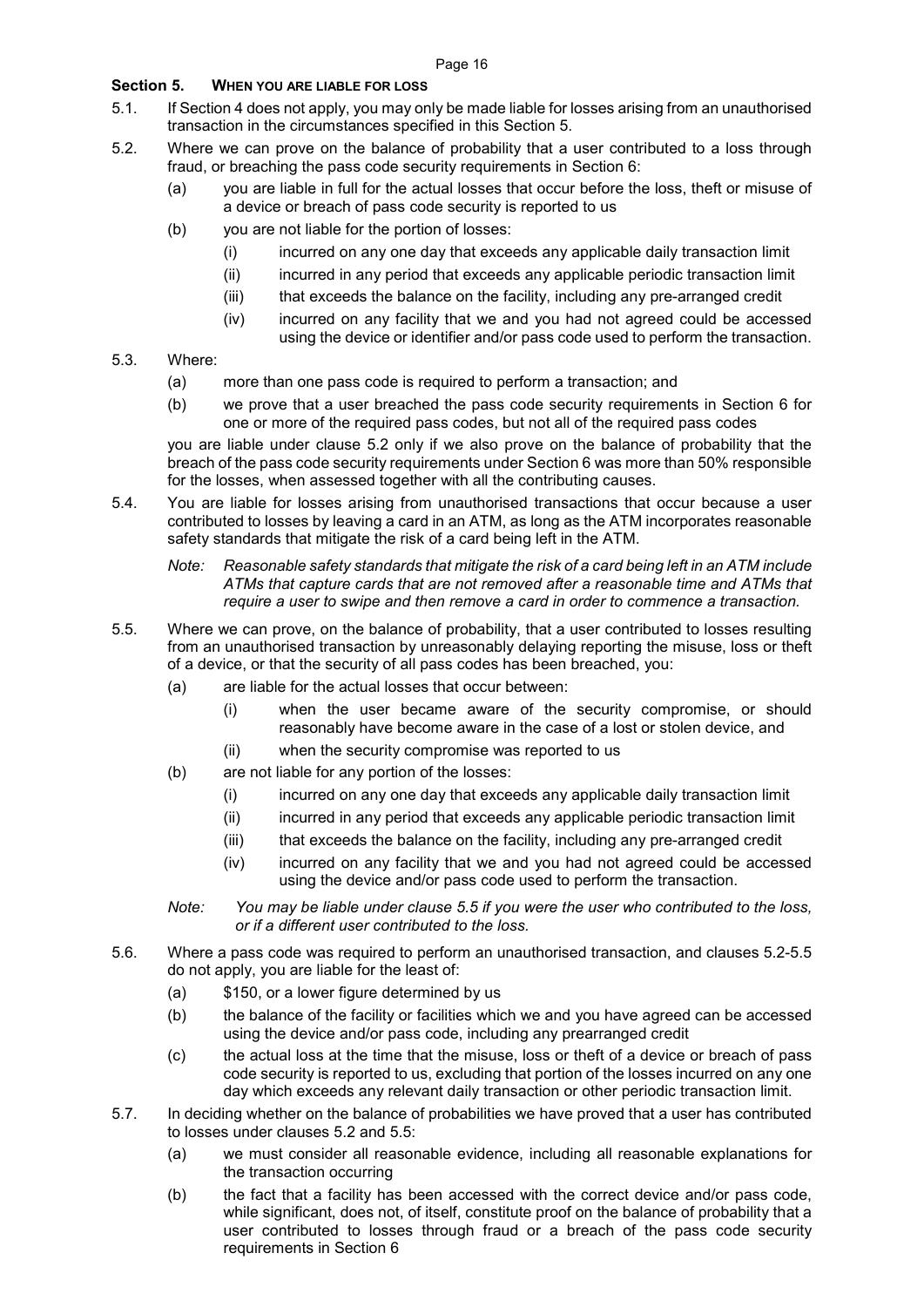- Page 17
- (c) the use or security of any information required to perform a transaction that is not required to be kept secret by users (for example, the number and expiry date of a device) is not relevant to a user's liability.
- 5.8. If a user reports an unauthorised transaction on a credit card account, debit card account or charge card account we will not hold you liable for losses under Section 5 for an amount greater than your liability if we exercised any rights we had under the rules of the card scheme at the time the report was made, against other parties to the scheme (for example, charge-back rights).

This clause does not require us to exercise any rights we may have under the rules of the card scheme. However, we cannot hold you liable under this clause for a greater amount than would apply if we had exercised those rights.

## **Section 6. PASS CODE SECURITY REQUIREMENTS**

- 6.1. Section 6 applies where one or more pass codes are needed to perform a transaction.
- 6.2. A user must not:
	- (a) voluntarily disclose one or more pass codes to anyone, including a family member or friend
	- (b) where a device is also needed to perform a transaction, write or record pass code(s) on a device, or keep a record of the pass code(s) on anything:
		- (i) carried with a device
		- (ii) liable to loss or theft simultaneously with a device
		- unless the user makes a reasonable attempt to protect the security of the pass code
	- (c) where a device is not needed to perform a transaction, keep a written record of all pass codes required to perform transactions on one or more articles liable to be lost or stolen simultaneously, without making a reasonable attempt to protect the security of the pass code(s).
- 6.3. For the purpose of clauses 6.2(b)–6.2(c), a reasonable attempt to protect the security of a pass code record includes making any reasonable attempt to disguise the pass code within the record, or prevent unauthorised access to the pass code record, including by:
	- (a) hiding or disguising the pass code record among other records
	- (b) hiding or disguising the pass code record in a place where a pass code record would not be expected to be found
	- (c) keeping a record of the pass code record in a securely locked container
	- (d) preventing unauthorised access to an electronically stored record of the pass code record.

This list is not exhaustive.

6.4. A user must not act with extreme carelessness in failing to protect the security of all pass codes where extreme carelessness means a degree of carelessness that greatly exceeds what would normally be considered careless behaviour.

*Note 1: An example of extreme carelessness is storing a user name and pass code for internet banking in a diary, BlackBerry or computer that is not password protected under the heading 'Internet banking codes'.* 

*Note 2: For the obligations applying to the selection of a pass code by a user, see clause 6.5.* 

- 6.5. A user must not select a numeric pass code that represents their birth date, or an alphabetical pass code that is a recognisable part of their name, if we have:
	- (a) specifically instructed the user not to do so
	- (b) warned the user of the consequences of doing so.
- 6.6. The onus is on us to prove, on the balance of probability, that we have complied with clause 6.5.
- 6.7. Where we expressly authorise particular conduct by a user, either generally or subject to conditions, a user who engages in the conduct, complying with any conditions, does not breach the pass code security requirements in Section 6.
- 6.8. Where we expressly or implicitly promote, endorse or authorise the use of a service for accessing a facility (for example, by hosting an access service on our electronic address), a user who discloses, records or stores a pass code that is required or recommended for the purpose of using the service does not breach the pass code security requirements in Section 6.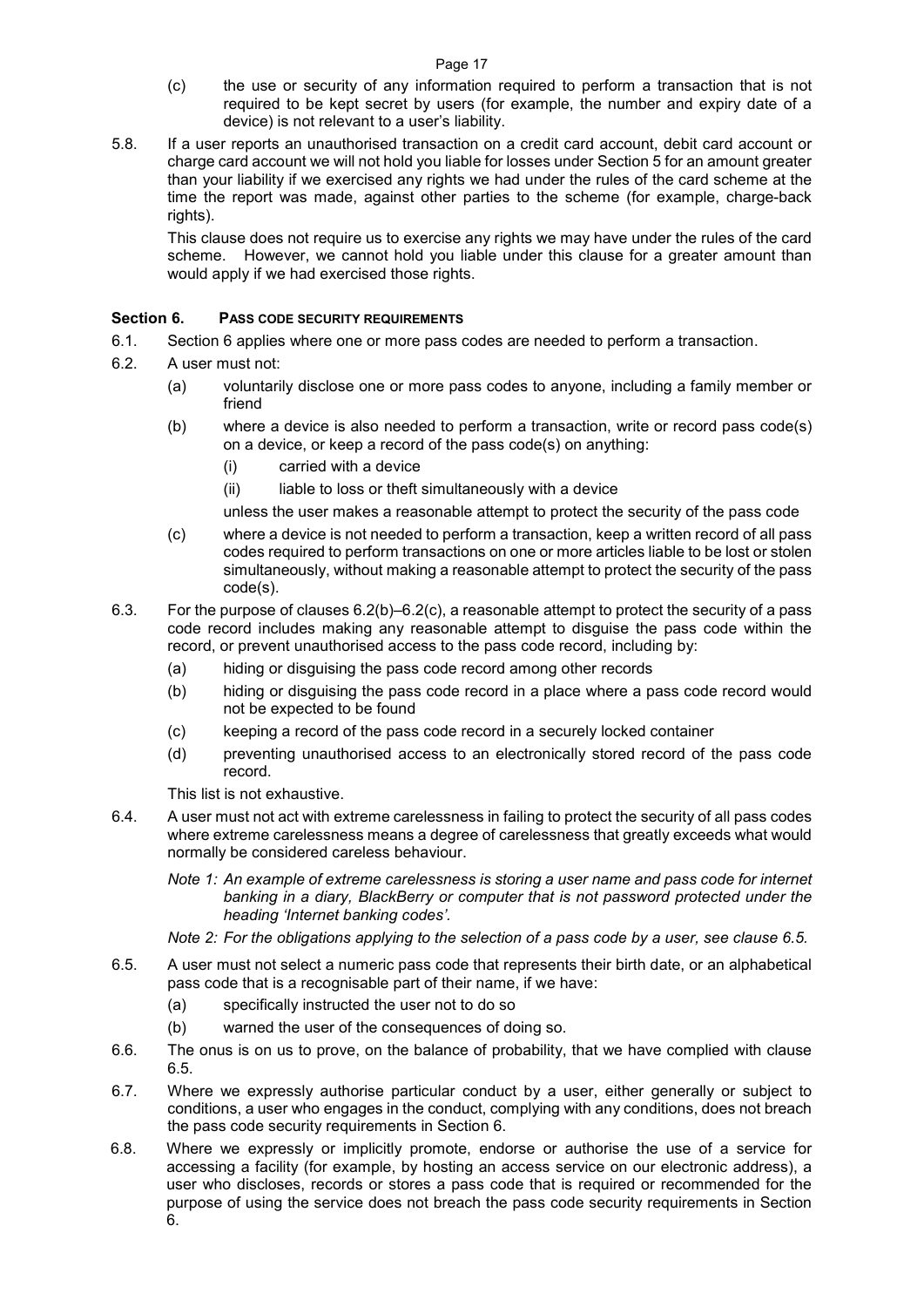#### Page 18

## **Section 7. LIABILITY FOR LOSS CAUSED BY SYSTEM OR EQUIPMENT MALFUNCTION**

- 7.1. You are not liable for loss caused by the failure of a system or equipment provided by any party to a shared electronic network to complete a transaction accepted by the system or equipment in accordance with a user's instructions.
- 7.2. Where a user should reasonably have been aware that a system or equipment provided by any party to a shared electronic network was unavailable or malfunctioning, our liability is limited to:
	- (a) correcting any errors
	- (b) refunding any fees or charges imposed on the user.

## **Section 8. NETWORK ARRANGEMENTS**

- 8.1. We must not avoid any obligation owed to you on the basis that:
	- (a) we are a party to a shared electronic payments network
	- (b) another party to the network caused the failure to meet the obligation.
- 8.2. We must not require you to:
	- (a) raise a complaint or dispute about the processing of a transaction with any other party to a shared electronic payments network
	- (b) have a complaint or dispute investigated by any other party to a shared electronic payments network.

## **Section 9. MISTAKEN INTERNET PAYMENTS**

- 9.1 In this Section 9:
	- (a) **direct entry** means a direct debit or direct credit
	- (b) **mistaken internet payment** means a payment by a user through a 'Pay Anyone' internet banking facility and processed by an ADI through direct entry where funds are paid into the account of an unintended recipient because the user enters or selects a Bank/State/Branch (BSB) number and/or identifier that does not belong to the named and/or intended recipient as a result of:
		- (i) the user's error, or
		- (ii) the user being advised of the wrong BSB number and/or identifier.

This does not include payments made using BPAY.

- (c) **receiving ADI** means an ADI whose customer has received an internet payment
- (d) **unintended recipient** means the recipient of funds as a result of a mistaken internet payment
- 9.2 When you report a mistaken internet payment, we must investigate whether a mistaken internet payment has occurred.
- 9.3 If we are satisfied that a mistaken internet payment has occurred, we must send the receiving ADI a request for the return of the funds

*Note: Under the ePayments Code, the receiving ADI must within 5 business days:* 

- *(i) acknowledge the request by the sending ADI for the return of funds, and*
- *(ii) advise the sending ADI whether there are sufficient funds in the account of the unintended recipient to cover the mistaken internet payment.*
- 9.4 If we are not satisfied that a mistaken internet payment has occurred, we will not take any further action.
- 9.5 We must inform you of the outcome of the reported mistaken internet payment in writing and within 30 business days of the day on which the report is made.
- 9.6 You may complain to us about how the report is dealt with, including that we and/or the receiving ADI:
	- (a) are not satisfied that a mistaken internet payment has occurred
	- (b) have not complied with the processes and timeframes set out in clauses 9.2-9.5, or as described in the box below.
- 9.7 When we receive a complaint under clause 9.6 we must:
	- (a) deal with the complaint under our internal dispute resolution procedures
	- (b) not require you to complain to the receiving ADI.
- 9.8 If you are not satisfied with the outcome of a complaint, you are able to complain to our external dispute resolution scheme provider.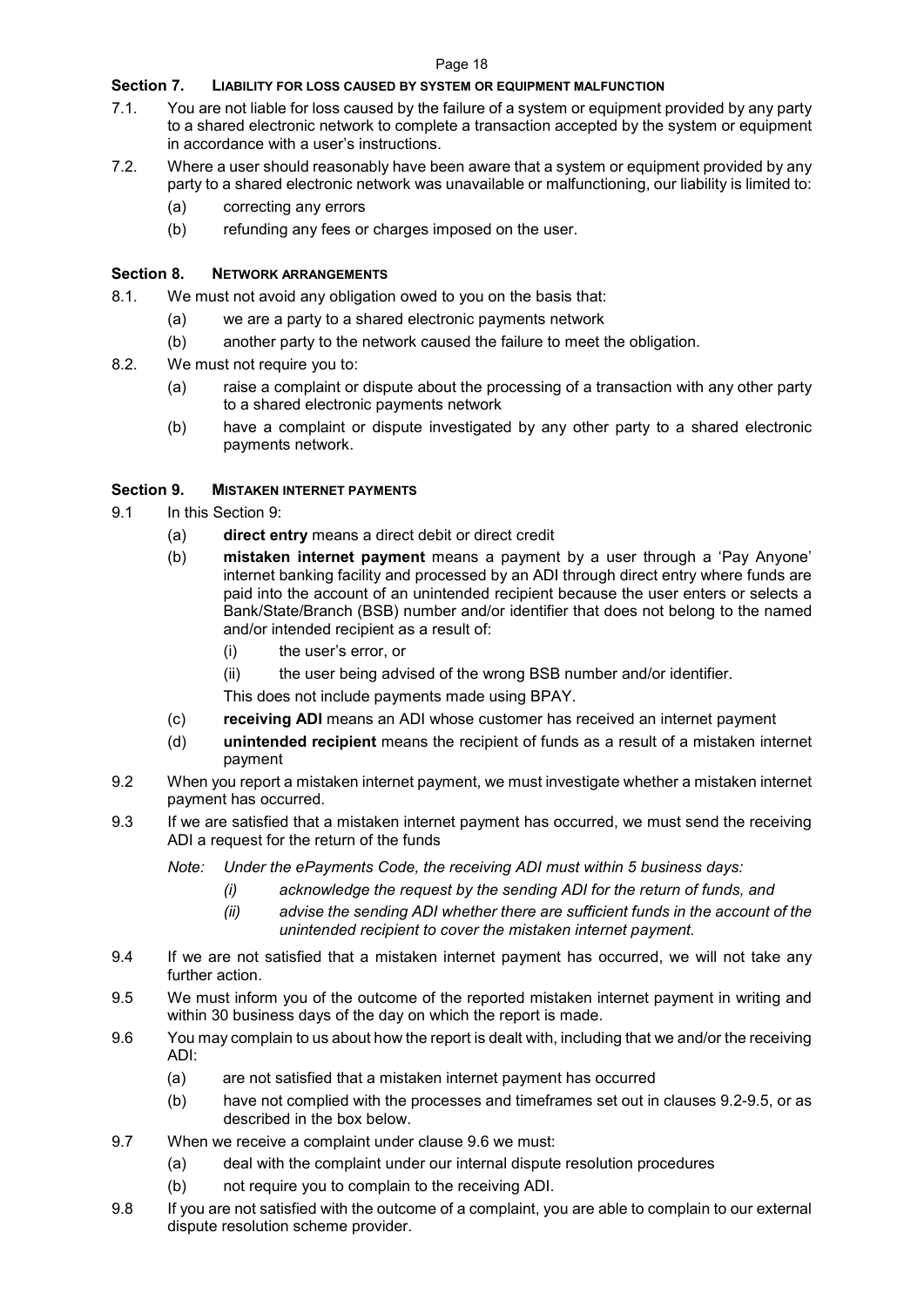#### *Note: If we are unable to return funds to you because the unintended recipient of a mistaken internet payment does not cooperate, you can complain to our external dispute resolution scheme provider.*

|                                                                                                                                                                                                  |                                                                            |    | Information about a receiving ADI's obligations after we request return of funds                                                                                                                                                                                                                                                                                                                                                                                                                             |  |  |  |
|--------------------------------------------------------------------------------------------------------------------------------------------------------------------------------------------------|----------------------------------------------------------------------------|----|--------------------------------------------------------------------------------------------------------------------------------------------------------------------------------------------------------------------------------------------------------------------------------------------------------------------------------------------------------------------------------------------------------------------------------------------------------------------------------------------------------------|--|--|--|
| The information set out in this box is to explain the process for retrieving mistaken payments under<br>the ePayments Code, setting out what the processes are, and what you are entitled to do. |                                                                            |    |                                                                                                                                                                                                                                                                                                                                                                                                                                                                                                              |  |  |  |
|                                                                                                                                                                                                  |                                                                            |    | This information does not give you any contractual entitlement to recover the mistaken<br>payment from us or to recover the mistaken payment from the receiving ADI.                                                                                                                                                                                                                                                                                                                                         |  |  |  |
| ➤                                                                                                                                                                                                | Process where funds are available & report is made within 10 business days |    |                                                                                                                                                                                                                                                                                                                                                                                                                                                                                                              |  |  |  |
|                                                                                                                                                                                                  |                                                                            |    | • If satisfied that a mistaken internet payment has occurred, the receiving ADI must return<br>the funds to the sending ADI, within 5 business days of receiving the request from the<br>sending ADI if practicable or such longer period as is reasonably necessary, up to a<br>maximum of 10 business days.                                                                                                                                                                                                |  |  |  |
|                                                                                                                                                                                                  |                                                                            |    | • If not satisfied that a mistaken internet payment has occurred, the receiving ADI may<br>seek the consent of the unintended recipient to return the funds to the holder.                                                                                                                                                                                                                                                                                                                                   |  |  |  |
|                                                                                                                                                                                                  | $\bullet$                                                                  |    | The sending ADI must return the funds to the holder as soon as practicable.                                                                                                                                                                                                                                                                                                                                                                                                                                  |  |  |  |
|                                                                                                                                                                                                  | months                                                                     |    | Process where funds are available & report is made between 10 business days & 7                                                                                                                                                                                                                                                                                                                                                                                                                              |  |  |  |
|                                                                                                                                                                                                  |                                                                            |    | The receiving ADI must complete its investigation into the reported mistaken payment<br>within 10 business days of receiving the request.                                                                                                                                                                                                                                                                                                                                                                    |  |  |  |
|                                                                                                                                                                                                  |                                                                            |    | If satisfied that a mistaken internet payment has occurred, the receiving ADI must:                                                                                                                                                                                                                                                                                                                                                                                                                          |  |  |  |
|                                                                                                                                                                                                  |                                                                            | a. | prevent the unintended recipient from withdrawing the funds for 10 further<br>business days, and                                                                                                                                                                                                                                                                                                                                                                                                             |  |  |  |
|                                                                                                                                                                                                  |                                                                            | b. | notify the unintended recipient that it will withdraw the funds from their account, if<br>the unintended recipient does not establish that they are entitled to the funds<br>within 10 business days commencing on the day the unintended recipient was<br>prevented from withdrawing the funds.                                                                                                                                                                                                             |  |  |  |
|                                                                                                                                                                                                  |                                                                            |    | • If the unintended recipient does not, within 10 business days, establish that they are<br>entitled to the funds, the receiving ADI must return the funds to the sending ADI within<br>2 business days after the expiry of the 10 business day period, during which the<br>unintended recipient is prevented from withdrawing the funds from their account.                                                                                                                                                 |  |  |  |
|                                                                                                                                                                                                  | $\bullet$                                                                  |    | If the receiving ADI is not satisfied that a mistaken internet payment has occurred, it<br>may seek the consent of the unintended recipient to return the funds to the holder.                                                                                                                                                                                                                                                                                                                               |  |  |  |
|                                                                                                                                                                                                  |                                                                            |    | • The sending ADI must return the funds to the holder as soon as practicable.                                                                                                                                                                                                                                                                                                                                                                                                                                |  |  |  |
|                                                                                                                                                                                                  |                                                                            |    | Process where funds are available and report is made after 7 months                                                                                                                                                                                                                                                                                                                                                                                                                                          |  |  |  |
|                                                                                                                                                                                                  |                                                                            |    | If the receiving ADI is satisfied that a mistaken internet payment has occurred, it must<br>seek the consent of the unintended recipient to return the funds to the user.                                                                                                                                                                                                                                                                                                                                    |  |  |  |
|                                                                                                                                                                                                  |                                                                            |    | If not satisfied that a mistaken internet payment has occurred, the receiving ADI may<br>seek the consent of the unintended recipient to return the funds to the holder.                                                                                                                                                                                                                                                                                                                                     |  |  |  |
|                                                                                                                                                                                                  | $\bullet$                                                                  |    | If the unintended recipient consents to the return of the funds:                                                                                                                                                                                                                                                                                                                                                                                                                                             |  |  |  |
|                                                                                                                                                                                                  |                                                                            | a. | the receiving ADI must return the funds to the sending ADI, and                                                                                                                                                                                                                                                                                                                                                                                                                                              |  |  |  |
|                                                                                                                                                                                                  |                                                                            | b. | the sending ADI must return the funds to the holder as soon as practicable.                                                                                                                                                                                                                                                                                                                                                                                                                                  |  |  |  |
| ➤                                                                                                                                                                                                |                                                                            |    | Process where funds are not available                                                                                                                                                                                                                                                                                                                                                                                                                                                                        |  |  |  |
|                                                                                                                                                                                                  |                                                                            |    | • Where the sending ADI and the receiving ADI are satisfied that a mistaken internet<br>payment has occurred, but there are not sufficient credit funds available in the account<br>of the unintended recipient to the full value of the mistaken internet payment, the<br>receiving ADI must use reasonable endeavours to retrieve the funds from the<br>unintended recipient for return to the holder (for example, by facilitating repayment of<br>the funds by the unintended recipient by instalments). |  |  |  |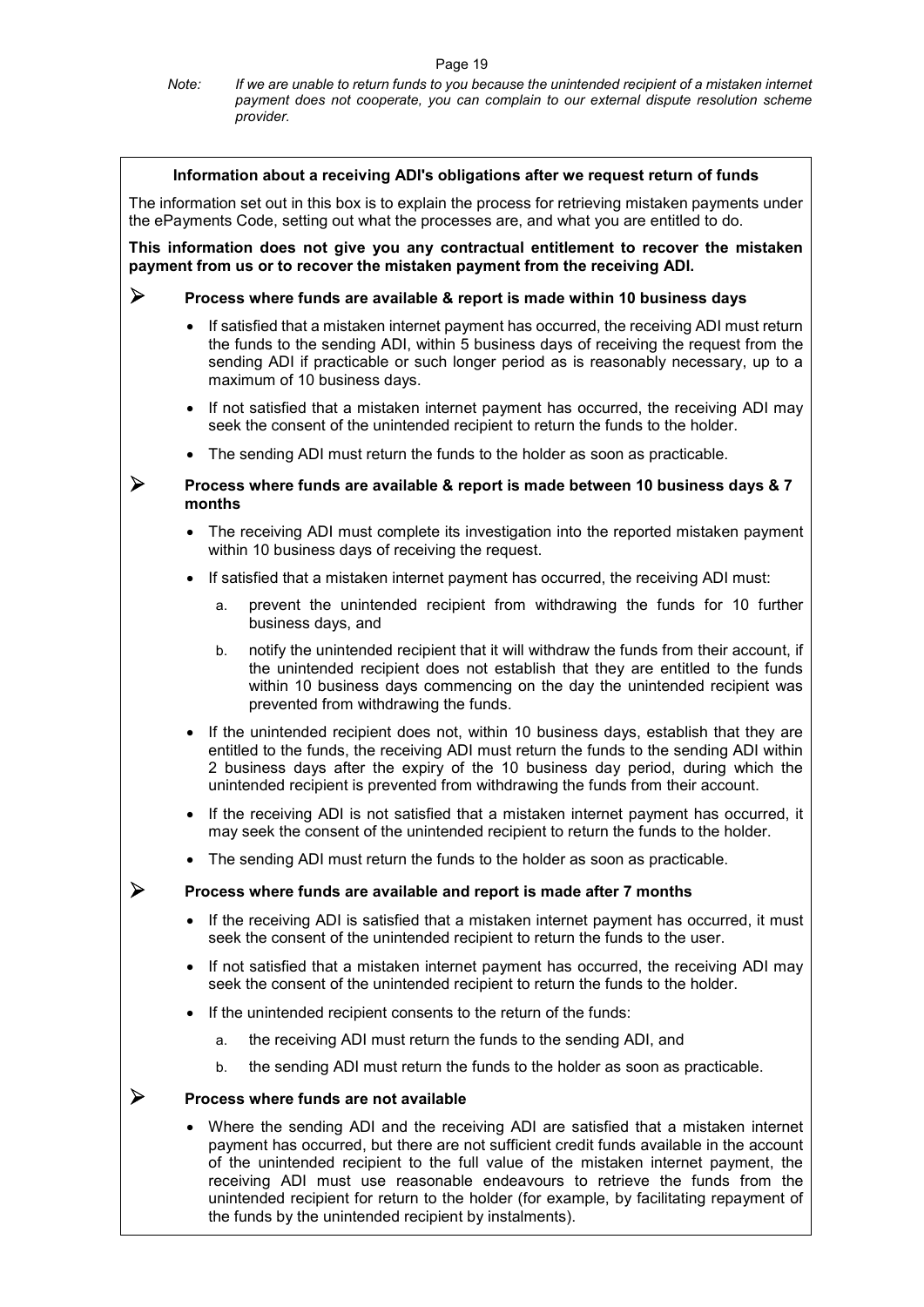## **Section 10. USING TELEPHONE BANKING AND INTERNET BANKING**

- 10.1. We do not warrant that:
	- (a) the information available to you about your accounts through our home banking service is always up to date;
	- (b) you will have 24 hours a day, 7 days per week, access to telephone banking or internet banking.
	- (c) data you transmit via telephone banking or internet banking is totally secure.

#### **Section 11. HOW TO REPORT LOSS, THEFT OR UNAUTHORISED USE OF YOUR ACCESS CARD OR PASS CODE**

11.1 If you believe your access card has been misused, lost or stolen or the pass code has become known to someone else, you must immediately contact us during business hours or the access card CARDHOLDER SUPPORT LINE at any time.

*Please refer to How to Contact Us on page 2 for our contact details.* 

- 11.2 We will acknowledge your notification by giving you a reference number that verifies the date and time you contacted us. Please retain this reference number.
- 11.3 The access card CARDHOLDER SUPPORT LINE is available 24 hours a day, 7 days a week.
- 11.4 If the access card CARDHOLDER SUPPORT LINE is not operating when you attempt notification, nevertheless, you must report the loss, theft or unauthorised use to us as soon as possible during business hours. We will be liable for any losses arising because the access card support line is not operating at the time of attempted notification, provided you report the loss, theft or unauthorised use to us as soon as possible during business hours.
- 11.5 If the loss, theft or misuse, occurs OUTSIDE AUSTRALIA you must notify an organisation displaying the VISA sign and also then confirm the loss, theft or misuse of the card:
	- (a) with us by telephone or priority paid mail as soon as possible; or
	- (b) by telephoning the VISA Card support line number for the country you are in.

| VISA CARD CARDHOLDER SUPPORT LINE |  |  |  |  |  |
|-----------------------------------|--|--|--|--|--|
| <b>AUSTRALIA WIDE TOLL FREE</b>   |  |  |  |  |  |
| 1800 648 027                      |  |  |  |  |  |
| <b>SYDNEY METROPOLITAN AREA</b>   |  |  |  |  |  |
| 8299 9101                         |  |  |  |  |  |
| <b>FROM OVERSEAS</b>              |  |  |  |  |  |
| +61 2 8299 9101                   |  |  |  |  |  |
|                                   |  |  |  |  |  |

**VISA CARD (FRAUD DEPT – UNAUTHORISED TRANSACTIONS) – "VIGIL" SERVICE IN AUSTRALIA: 1300 705 750 FROM OVERSEAS: +61 2 8299 9534** 

## **Section 12. HOW TO REPORT UNAUTHORISED USE OF TELEPHONE OR INTERNET BANKING**

12.1. If you believe that your pass codes for telephone or internet banking transactions have been misused, lost or stolen, or, where relevant, your pass code has become known to someone else, you must contact us immediately.

*Please refer to How to Contact Us on page 2 for our contact details. We will acknowledge your notification by giving you a reference number that verifies the date and time you contacted us. Please retain this reference number.* 

12.2. If you believe an unauthorised transaction has been made and your access method uses a pass code, you should change that pass code.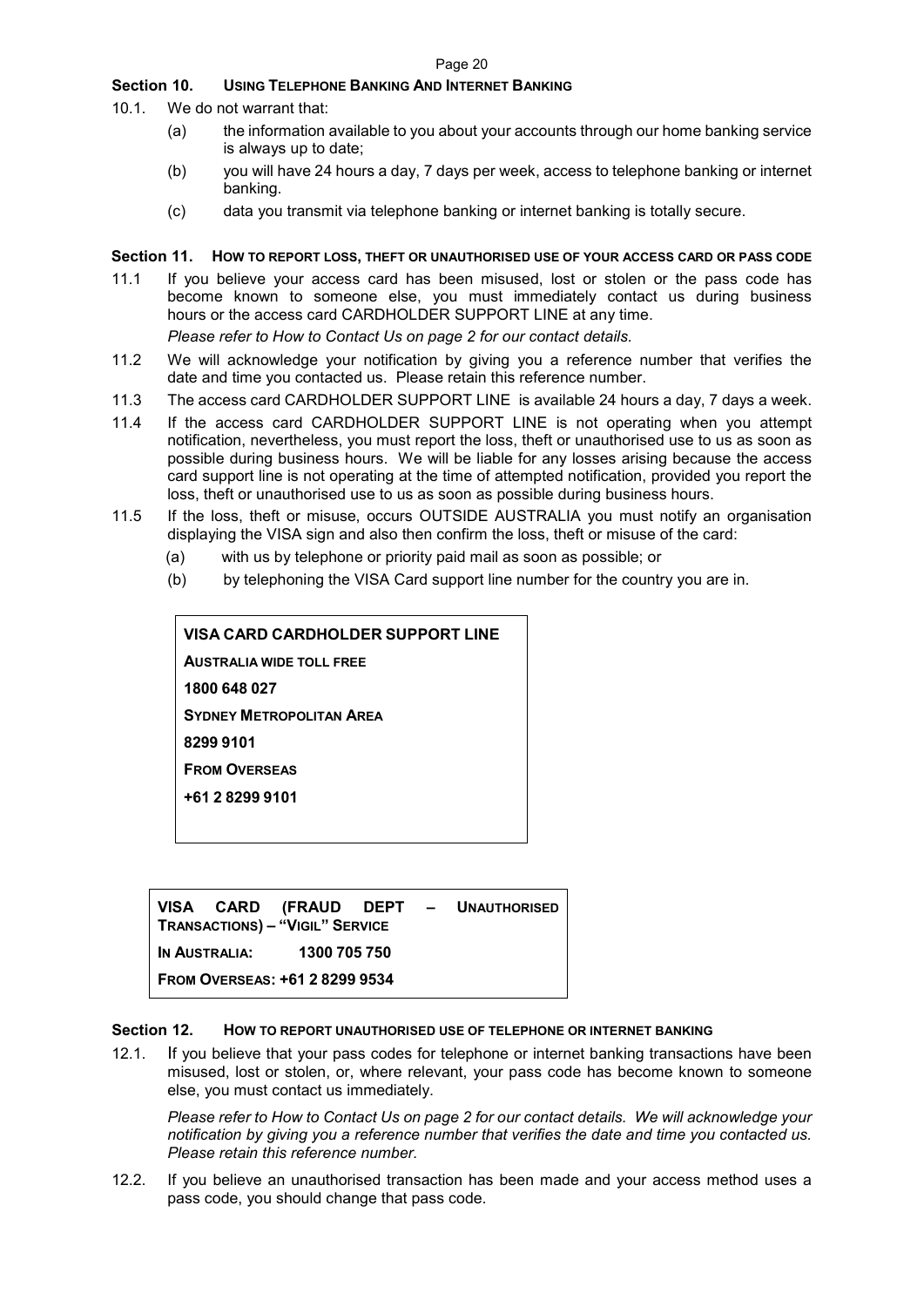## **Section 13. USING THE ACCESS CARD**

- 13.1. You agree to sign the access card immediately upon receiving it and before using it as a means of preventing fraudulent or unauthorised use of access card. You must ensure that any other cardholder you authorise also signs their access card immediately upon receiving it and before using it.
- 13.2. We will advise you from time to time:
	- (a) what transactions may be performed using access card;
	- (b) what ATMs of other financial institutions may be used; and
	- (c) what the daily cash withdrawal limits are.

*Please refer to* the *Fees, Charges and Transaction Limits* brochure *for details of current transaction limits* 

- 13.3. You may only use your access card to perform transactions on those accounts we permit. We will advise you of the accounts which you may use your access card to access.
- 13.4. The access card always remains our property.

## **Section 14. USING VISA CARD OUTSIDE AUSTRALIA**

- 14.1. You agree to reimburse us for any costs, fees or charges of any nature arising out of a failure to comply with any exchange control requirements.
- 14.2. All transactions made overseas on the Visa Card will be converted into Australian currency by Visa Worldwide, and calculated at a wholesale market rate selected by Visa from within a range of wholesale rates or the government mandated rate that is in effect one day prior to the Central Processing Date (that is, the date on which Visa processes the transaction).
- 14.3. All transactions made overseas on the Visa Card are subject to a conversion fee payable to CUSCAL, the principal member of Visa Worldwide under which your Credit Union can provide you with the Visa card. Please refer to the *Fees, Charges and Transaction Limits* brochure for the current conversion fee.
- 14.4. Some overseas merchants and ATMs charge a surcharge for making a transaction using your Visa Card. Once you have confirmed that transaction you will not be able to dispute the surcharge. The surcharge may appear on your statement as part of the purchase price.

## Section 15. ADDITIONAL ACCESS CARD

- 15.1. You may authorise us, if we agree, to issue an additional access card to an additional cardholder provided this person is over the age of 18 (unless we agree to a younger age).
- 15.2. You will be liable for all transactions carried out by this cardholder.
- 15.3. We will give each additional cardholder a separate pass code.
- 15.4. You must ensure that any additional cardholders protect their access card and pass code in the same way as these ePayment Conditions of Use require you to protect access card and pass code.
- 15.5. To cancel the additional access card you must notify us in writing. However, this cancellation may not be effective until the additional access card is returned to us or you have taken all reasonable steps to have the additional access card returned to us.
- 15.6. You will not be liable for the continued use of the additional access card from the date that you have:
	- (a) notified us that you want it cancelled; and
	- (b) taken all reasonable steps to have the additional access card returned to us.

*Please note that if you are unable to return the additional access card to us, we may require you to make a written statement describing the steps you have taken to return the card.* 

## **Section 16. USE AFTER CANCELLATION OR EXPIRY OF ACCESS CARD**

- 16.1. You must not use your access card:
	- (a) before the valid date or after the expiration date shown on the face of access card; or
	- (b) after the access card has been cancelled.
- 16.2. You will continue to be liable to reimburse us for any indebtedness incurred through such use whether or not you have closed your account.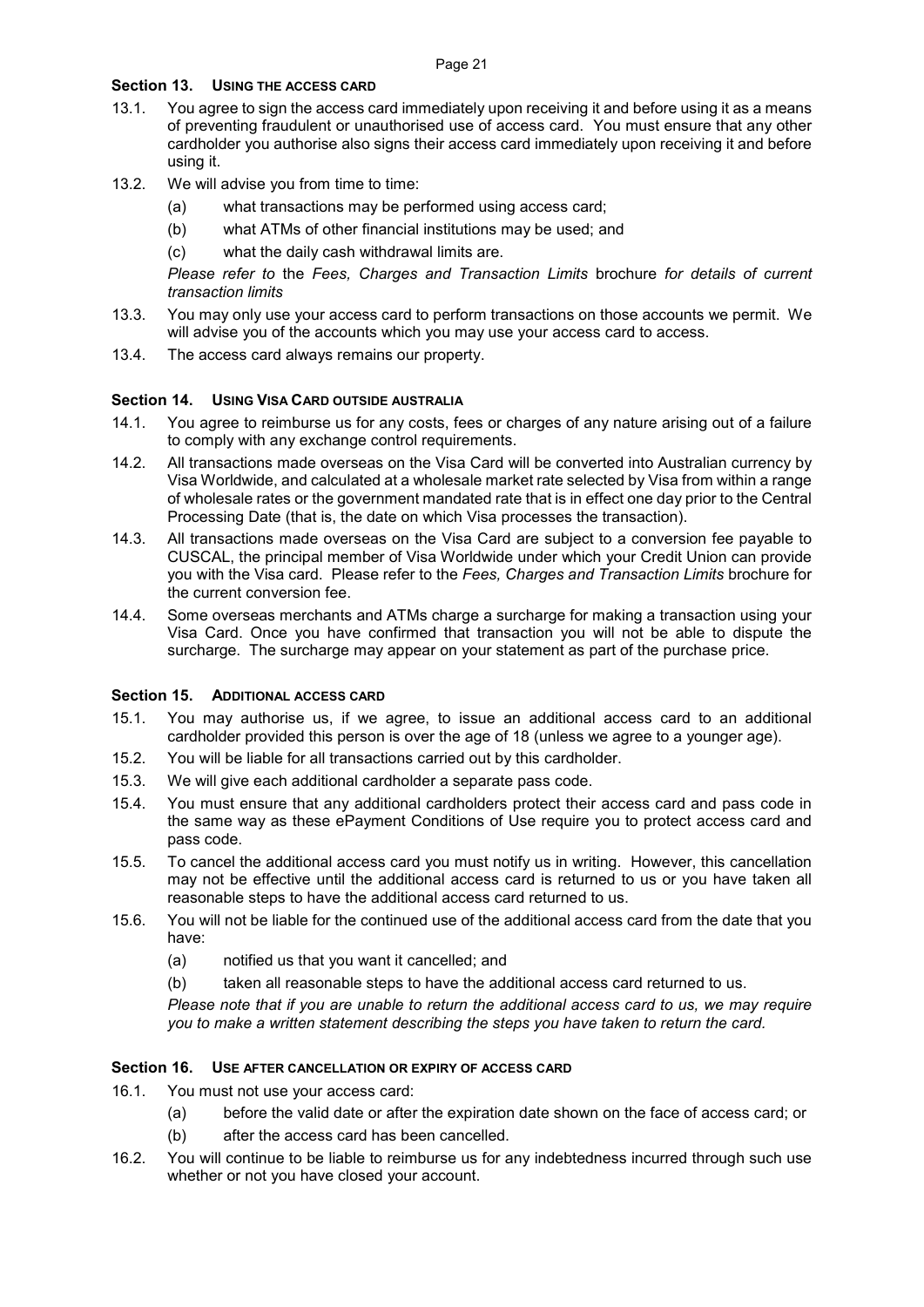## **Section 17. EXCLUSIONS OF ACCESS CARD WARRANTIES AND REPRESENTATIONS**

- 17.1 We do not warrant that merchants or ATMs displaying access card signs or promotional material will accept access card.
- 17.2 We do not accept any responsibility should a merchant, bank or other institution displaying access card signs or promotional material, refuse to accept or honour access card.
- 17.3 We are not responsible for any defects in the goods and services you acquire through the use of the Visa Card. You acknowledge and accept that all complaints about these goods and services must be addressed to the supplier or merchant of those goods and services.

#### **Section 18. CANCELLATION OF ACCESS CARD OR OF ACCESS TO HOME BANKING SERVICE OR BPAY**

- 18.1. You may cancel your access card, your access to telephone banking, internet banking or BPAY at any time by giving us written notice.
- 18.2. We may immediately cancel or suspend your access card or your access to telephone banking, internet banking or BPAY at any time for security reasons or if you breach these EFT Conditions of Use. In the case of access card, we may cancel the access card by capture of the access card at any ATM.
- 18.3. We may cancel your access card or your access to telephone banking, internet banking or BPAY for any reason by giving you 30 days notice. The notice does not have to specify the reasons for cancellation.
- 18.4. In the case of access card, you will be liable for any transactions you make using your access card before the access card is cancelled but which are not posted to your account until after cancellation of access card.
- 18.5. In the case of telephone banking, internet banking or BPAY, if, despite the cancellation of your access to telephone banking, internet banking or BPAY, you carry out a transaction using the relevant access method, you will remain liable for that transaction.
- 18.6. Your access card or your access to telephone banking, internet banking or BPAY will be terminated when:
	- (a) we notify you that we have cancelled your access card or your access method to the account with us;
	- (b) you close the last of your accounts with us to which the access card applies or which has telephone banking, internet banking or BPAY access;
	- (c) you cease to be our member; or
	- (d) you alter the authorities governing the use of your account or accounts to which the access card applies or which has telephone banking, internet banking or BPAY access (unless we agree otherwise).
- 18.7. In the case of access card, we may demand the return or destruction of any cancelled access card.

## **Section 19. USING BPAY**

- 19.1. You can use BPAY® to pay bills bearing the BPAY logo from those accounts that have the BPAY facility.
- 19.2. When you tell us to make a BPAY payment you must tell us the biller's code number (found on your bill), your Customer Reference Number (eg. your account number with the biller), the amount to be paid and the account from which the amount is to be paid.
- 19.3. We cannot effect your BPAY instructions if you do not give us all the specified information or if you give us inaccurate information.

*Please note that, legally, the receipt by a biller of a mistaken or erroneous payment does not necessarily discharge, wholly or in part, the underlying debt you owe that biller.*

## **Section 20. PROCESSING BPAY PAYMENTS**

- 20.1. We will attempt to make sure that your BPAY payments are processed promptly by participants in BPAY, and you must tell us promptly if:
	- (a) you become aware of any delays or mistakes in processing your BPAY payment;
	- (b) you did not authorise a BPAY payment that has been made from your account; or
	- (c) you think that you have been fraudulently induced to make a BPAY payment.
	- *Please keep a record of the BPAY receipt numbers on the relevant bills.*
- 20.2. A BPAY payment instruction is irrevocable.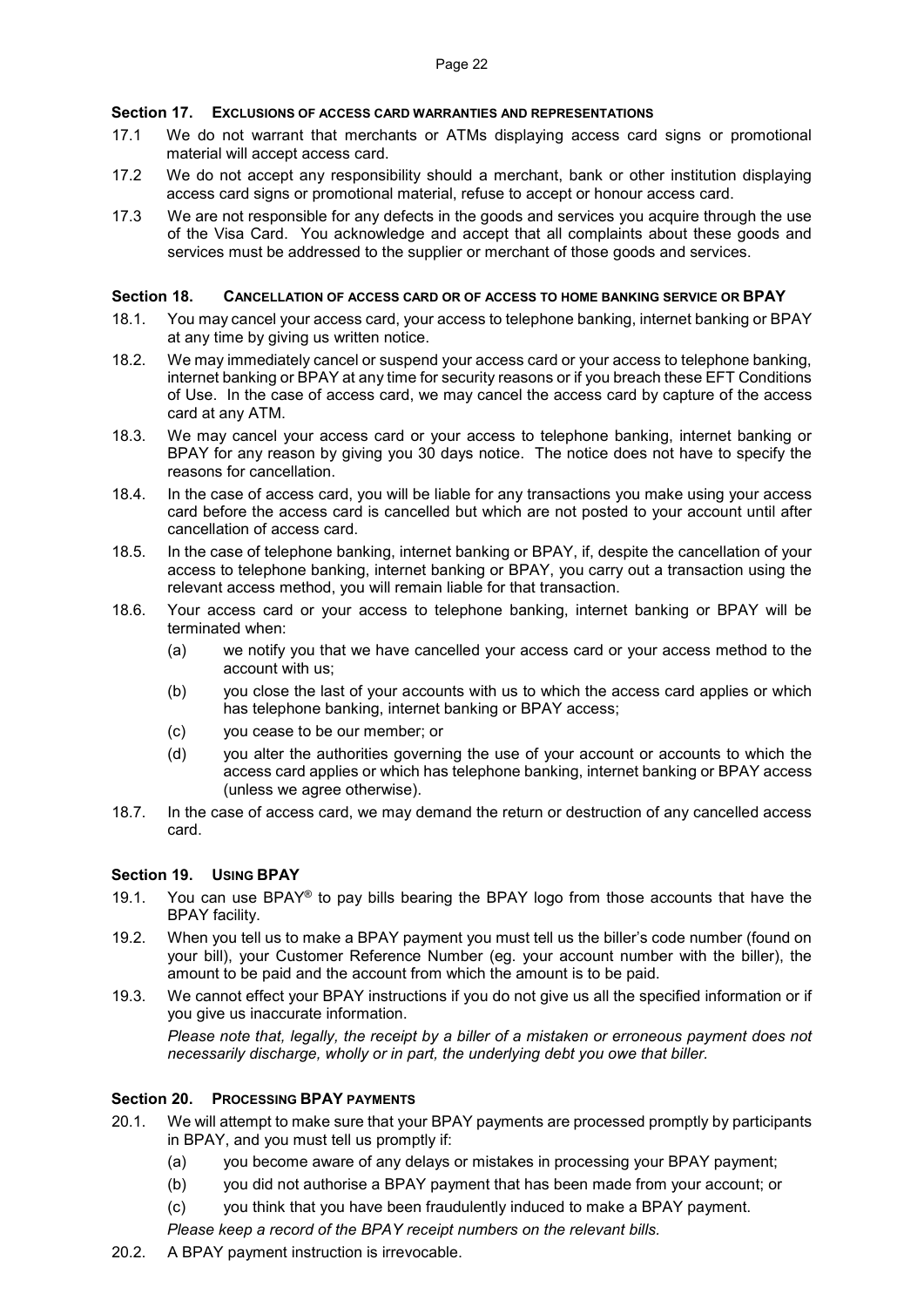- 20.3. Except for future-dated payments you cannot stop a BPAY payment once you have instructed us to make it and we cannot reverse it.
- 20.4. We will treat your BPAY payment instruction as valid if, when you give it to us, you use the correct access method.
- 20.5. You should notify us immediately if you think that you have made a mistake (except for a mistake as to the amount you meant to pay

*Please note that you must provide us with written consent addressed to the biller who received that BPAY payment. If you do not give us that consent, the biller may not be permitted under*  law to disclose to us the information we need to investigate or rectify that BPAY payment.

- 20.6. A BPAY payment is treated as received by the biller to whom it is directed:
	- (a) on the date you direct us to make it, if we receive your direction by the cut off time on a banking business day, that is, a day in Sydney or Melbourne when banks can effect settlements through the Reserve Bank of Australia; and
	- (b) otherwise, on the next banking business day after you direct us to make it.
	- (c) Please note that the BPAY payment may take longer to be credited to a biller if you tell us to make it on a Saturday, Sunday or a public holiday or if another participant in BPAY does not process a BPAY payment as soon as they receive its details.
- 20.7. Notwithstanding this, a delay may occur processing a BPAY payment if:
	- (a) there is a public or bank holiday on the day after you instruct us to make the BPAY payment;
	- (b) you tell us to make a BPAY payment on a day which is not a banking business day or after the cut off time on a banking business day; or
	- (c) a biller, or another financial institution participating in BPAY, does not comply with its BPAY obligations.
- 20.8. If we are advised that your payment cannot be processed by a biller, we will:
	- (a) advise you of this;
	- (b) credit your account with the amount of the BPAY payment; and
	- (c) take all reasonable steps to assist you in making the BPAY payment as quickly as possible.
- 20.9. You must be careful to ensure you tell us the correct amount you wish to pay. If you make a BPAY payment and later discover that:
	- (a) the amount you paid was greater than the amount you needed to pay you must contact the biller to obtain a refund of the excess; or
	- (b) the amount you paid was less than the amount you needed to pay you can make another BPAY payment for the difference between the amount you actually paid and the amount you needed to pay.
- 20.10. If you are responsible for a mistaken BPAY payment and we cannot recover the amount from the person who received it within 20 banking business days of us attempting to do so, you will be liable for that payment.

## **Section 21. FUTURE-DATED BPAY PAYMENTS**

- 21.1 You may arrange BPAY payments up to 60 days in advance of the time for payment. If you use this option you should be aware of the following:
	- (a) You are responsible for maintaining, in the account to be drawn on, sufficient cleared funds to cover all future-dated BPAY payments (and any other drawings) on the day(s) you have nominated for payment or, if the account is a credit facility, there must be sufficient available credit for that purpose.
	- (b) If there are insufficient cleared funds or, as relevant, insufficient available credit, the BPAY payment will not be made and you may be charged a dishonour fee.
	- (c) You are responsible for checking your account transaction details or account statement to ensure the future-dated payment is made correctly.
	- (d) You should contact us if there are any problems with your future-dated payment.
	- (e) You must contact us if you wish to cancel a future-dated payment after you have given the direction but before the date for payment. You cannot stop the BPAY payment on or after that date.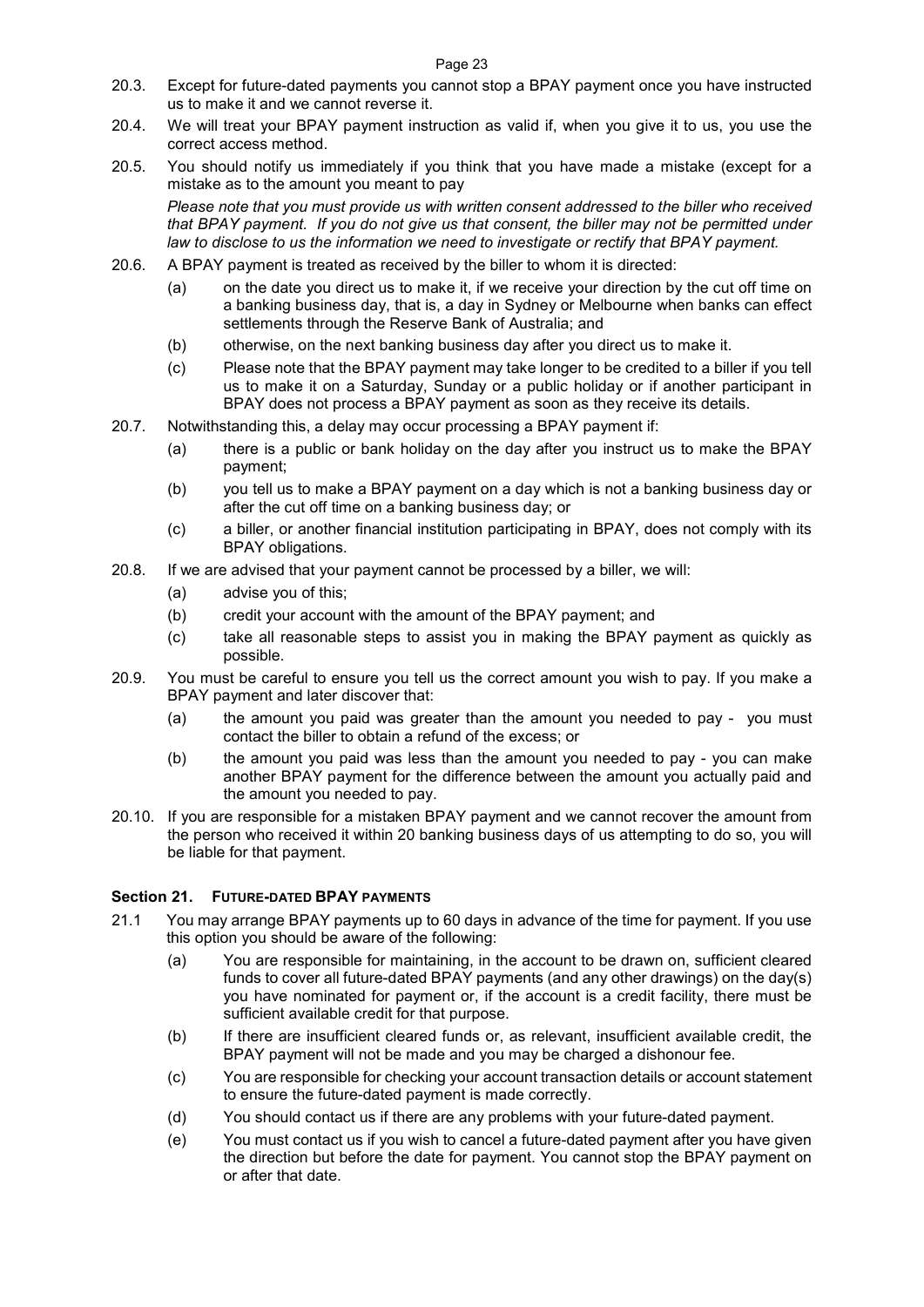## **Section 22. CONSEQUENTIAL DAMAGE FOR BPAY PAYMENTS**

- 22.1. This clause does not apply to the extent that it is inconsistent with or contrary to any applicable law or code of practice to which we have subscribed. If those laws would make this clause illegal, void or unenforceable or impose an obligation or liability which is prohibited by those laws or that code, this clause is to be read as if it were varied to the extent necessary to comply with those laws or that code or, if necessary, omitted.
- 22.2. We are not liable for any consequential loss or damage you suffer as a result of using BPAY, other than loss due to our negligence or in relation to any breach of a condition or warranty implied by the law of contracts for the supply of goods and services which may not be excluded, restricted or modified at all, or only to a limited extent.

#### **Section 23. REGULAR PAYMENT ARRANGEMENTS**

- 23.1. You should maintain a record of any regular payment arrangement that you have entered into with a Merchant.
- 23.2. To change or cancel any regular payment arrangement you should contact the Merchant or us at least 15 days prior to the next scheduled payment. If possible you should retain a copy of this change/cancellation request.
- 23.3. Should your card details be changed (for example if your Visa Card was lost, stolen or expired and has been replaced) then you must request the Merchant to change the details of your existing regular payment arrangement to ensure payments under that arrangement continue. If you fail to do so your regular payment arrangement may not be honoured, or the Merchant may stop providing the goods and/or services.
- 23.4. Should your Visa Card or your accounts with us be closed for any reason, you should immediately contact the Merchant to change or cancel your regular payment arrangement, as the Merchant may stop providing the goods and/or services.

#### **ABOUT THE CUSTOMER OWNED BANKING CODE OF PRACTICE**

Mutual banking delivers member-focused, competitive services. Credit unions and mutual building societies are customer-owned financial institutions committed to putting their members first.

The Customer Owned Banking Code of Practice, the code of practice for credit unions and mutual building societies, is an important public expression of the value we place on improving the financial wellbeing of our individual members and their communities.

Our 10 Key Promises to you are

- 1. We will be fair and ethical in our dealings with you
- 2. We will focus on our members
- 3. We will give you clear information about our products and services
- 4. We will be responsible lenders
- 5. We will deliver high customer service and standards
- 6. We will deal fairly with any complaints
- 7. We will recognise member rights as owners
- 8. We will comply with our legal and industry obligations
- 9. We will recognise our impact on the wider community
- 10. We will support and promote this Code of Practice.

You can download a copy of the Customer Owned Banking Code of Practice by clicking here.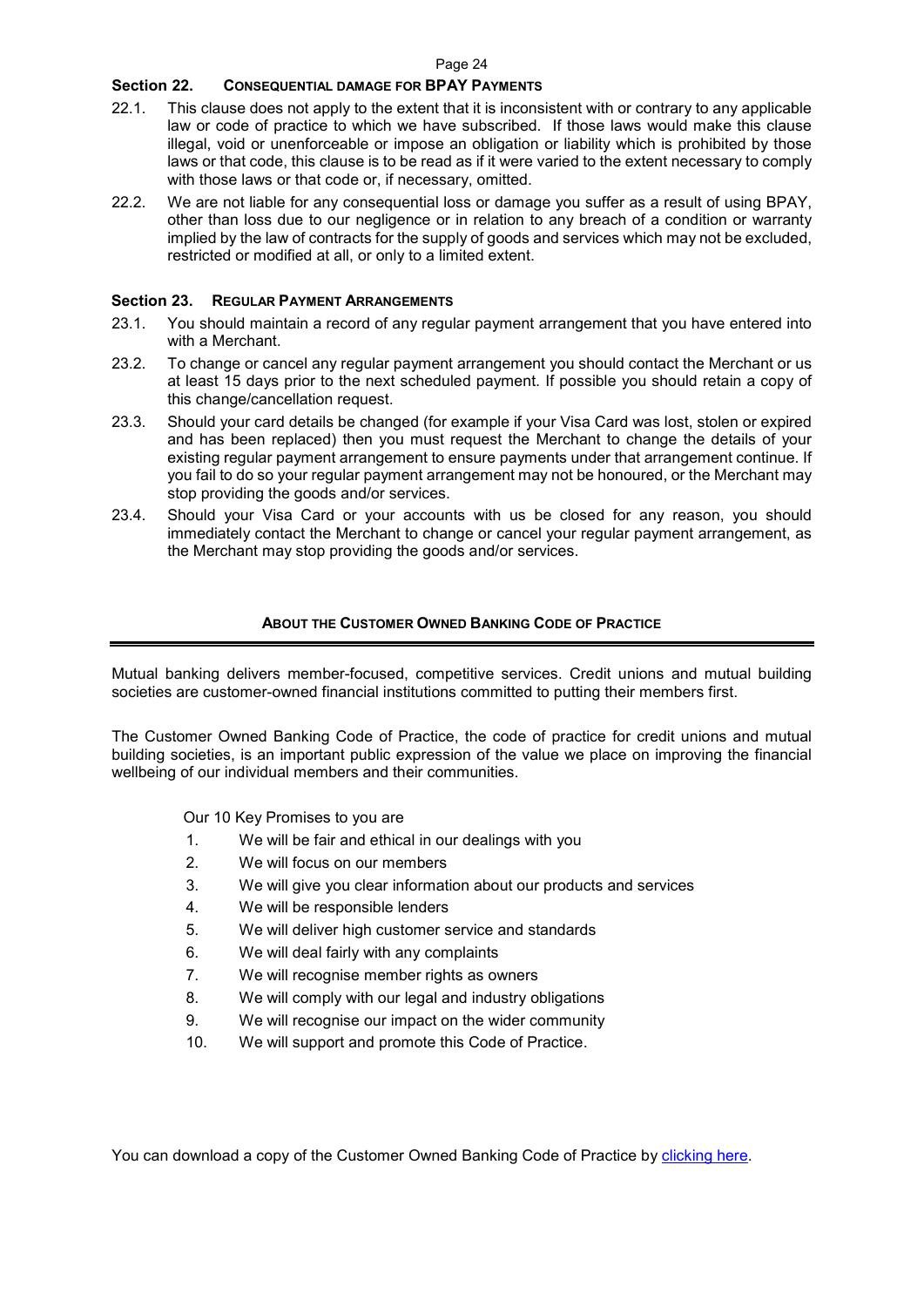Page 25

If you have a complaint about our compliance with the Customer Owned Banking Code of Practice you can contact

Compliance Manager Code Compliance Committee Ph: 1300 780 808

The Code Compliance Committee Mutuals (CCC) is an independent committee, established in accordance with the Code, to ensure that subscribers to the Code are meeting the standards of good practice that they promised to achieve when they signed up to the Code. The CCC investigates complaints that the Code has been breached and monitors compliance with the Code through as mystery shopping, surveys, compliance visits and complaint handling.

Please be aware that the CCC is not a dispute resolution body. To make a claim for financial compensation we recommend you contact us first. You can contact our external dispute resolution provider, the Australian Financial Complaints Authority, or AFCA., directly. However, they will refer the complaint back to us to see if we can resolve it directly with you before involving them.

You can contact the Australian Financial Complaints Authority: by calling 1800 931 678 by visiting http://www.afca.org.au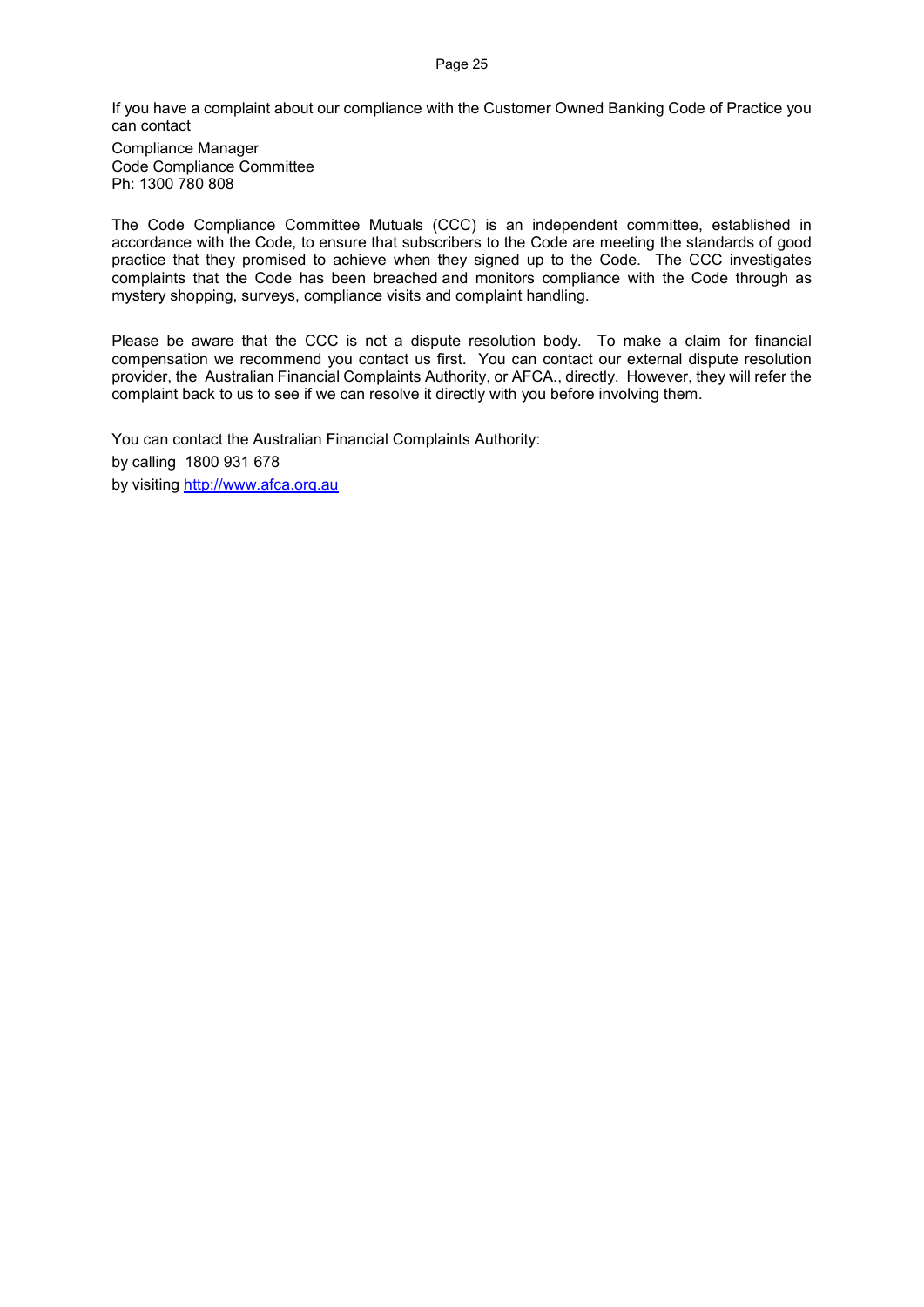Page 26

## **TRANSPORT MUTUAL CREDIT UNION LIMITED ABN 78 087 650 600 AFSL 240718 Summary of Accounts & Availability of Access Facilities**

This document must be read together with the Transport Mutual Credit Union Account & Access Facility brochure and the Fees, Charges & Transaction Limits brochures. Together these booklets form the Conditions of Use for the Transport Mutual Credit Union Account & Access Facility.

| Account                                           | <b>Minimum</b><br>Opening<br><b>Deposit</b> | <b>Funds</b><br>withdrawable<br>at call | Interest<br>(Refer Note 1 for information on interest types<br>stated in this column) | Cheque<br>book | EFTPOS / ATM<br>Bank@Post<br>access by<br>Visa Card | Home Banking via<br>Internet and<br>Telephone | <b>Direct Entry</b><br>(Credit or Debit) | <b>BPAY®</b><br><b>Bill paying</b><br>service |
|---------------------------------------------------|---------------------------------------------|-----------------------------------------|---------------------------------------------------------------------------------------|----------------|-----------------------------------------------------|-----------------------------------------------|------------------------------------------|-----------------------------------------------|
| <b>Basic Savings (S1)</b>                         | \$1.00                                      | $\checkmark$                            | Type A                                                                                |                |                                                     | $\checkmark$                                  | $\checkmark$                             | $\checkmark$                                  |
| <b>Multi-Access (S4)</b>                          | \$1.00                                      | $\checkmark$                            | Type A                                                                                | $\checkmark$   | $\checkmark$                                        | $\checkmark$                                  | $\checkmark$                             | $\checkmark$                                  |
| Christmas Club (S5)                               | \$1.00                                      | Refer Note 2                            | Type C                                                                                |                |                                                     | $\checkmark$ , refer Note 2                   | $\checkmark$ (credits only)              | $\checkmark$ , refer Note 2                   |
| Kids Account (S6)                                 | \$1.00                                      | $\sqrt{\mathsf{Refer}}$ Note 3          | Type A Refer Note 3                                                                   |                | $\sqrt{\mathsf{Refer\, Note\, 3}}$                  | $\checkmark$                                  | $\checkmark$ (credits only)              |                                               |
| Redifund (S7)                                     | \$5,000<br>Refer Note 7                     | Refer Note 4                            | Type A                                                                                |                |                                                     | $\checkmark$                                  | $\checkmark$                             | ✓                                             |
| Premium Saver (S8)                                | \$10,000<br>Refer Note 7                    | Refer Note 5                            | <b>Type B</b>                                                                         |                |                                                     | $\checkmark$                                  | $\checkmark$                             | $\checkmark$                                  |
| <b>Business (S50)</b>                             | \$1.00                                      | $\checkmark$                            | Type D                                                                                | $\checkmark$   |                                                     | $\checkmark$                                  | $\checkmark$                             | $\checkmark$                                  |
| Term Deposits (I1, 13, 122, 125, 128<br>$A/c's$ ) | \$1,000                                     | Refer Note 6                            | Type G                                                                                |                |                                                     |                                               |                                          |                                               |
| Term Deposits (I24, I26, I41, I42<br>$A/c's$ )    | \$1,000                                     | Refer Note 6                            | <b>Type F</b>                                                                         |                |                                                     |                                               |                                          |                                               |
| Term Deposit (I28 A/c)                            | \$1,000                                     | Refer Note 6                            | Type G                                                                                |                |                                                     |                                               |                                          |                                               |